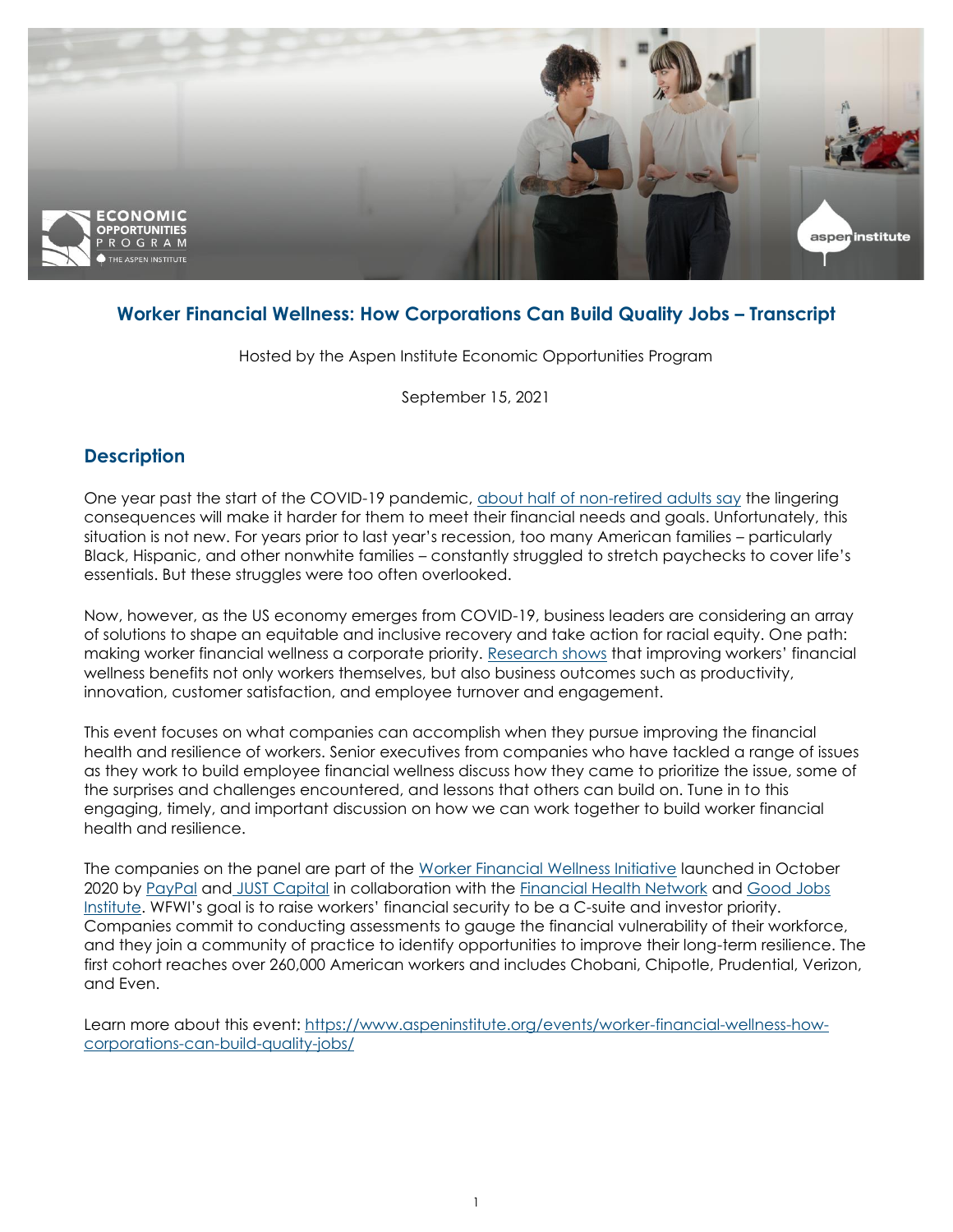# **Speakers**

### **Marissa Andrada**

Chief Diversity, Inclusion and People Officer, Chipotle

Marissa Andrada joined Chipotle Mexican Grill in April 2018 as the brand's first Chief People Officer. The role has since been formalized and evolved into the Chief Diversity, Inclusion and People Officer for Chipotle, bringing the brand's purpose, To Cultivate a Better World, to life through its people. Ms. Andrada's initiatives and passion points include driving a diversity strategy across all levels of the company and fostering a culture of well-being to inspire mutual learning, development, personal, and career growth. Ms. Andrada has been instrumental in redefining Chipotle's benefits, launching a new tuition assistance program including the option to earn a debt free college degree, access to mental healthcare, and a quarterly bonus option open to all Chipotle employees. Prior to joining Chipotle, she was the senior vice president of human resources and chief resources officer at Kate Spade & Company and senior vice president of partner resources for Starbucks Coffee Company. Prior to Starbucks, she served as senior vice president of human resources at GameStop Corporation and head of human resources at Red Bull North America. Ms. Andrada has an MBA from Pepperdine University and completed her undergraduate education at California State Polytechnic University at Pomona. Ms. Andrada is a founding member of the CNBC Workforce Executive Council and a 2020 American Business Award Gold Stevie® winner in the HR Executive of the Year category. Ms. Andrada has been named to the HRD Global 100 list (2021), Business Insider's HR Innovators list (2021) and Nation's Restaurant News' The Power List, Women of Influence (2021).

### **Sarah Keh**

Vice President, Inclusive Solutions, Prudential Financial

Sarah S. Keh is a vice president of Inclusive Solutions at Prudential Financial. In her current role, she leads strategic philanthropy and partnerships to help advance the company's commitment to inclusive economic growth. She oversees strategies to expand work and wealth opportunities, strengthen communities, improve services for veterans and military families, and support disaster response and recovery efforts through philanthropic grants, shared value partnerships, and skills-based volunteering programs.

Sarah currently serves on the board of JerseyCAN and the Asset Funders Network and chairs the Council for Innovative Funding for Career Outcomes for Social Finance. She holds a bachelor's degree in psychology from Wellesley College and a master's degree in education from the Harvard Graduate School of Education.

#### **Franz Paasche**

SVP, Chief Corporate Affairs Officer, PayPal

Franz Paasche serves as PayPal's Senior Vice President, Chief Corporate Affairs Officer. In this role, Franz is responsible for leading PayPal's global communications, employee engagement, reputation management, government relations and public policy functions. He also oversees PayPal's social innovation efforts, working to leverage the company's core capabilities to deliver meaningful impact at scale for global employees, customers and communities.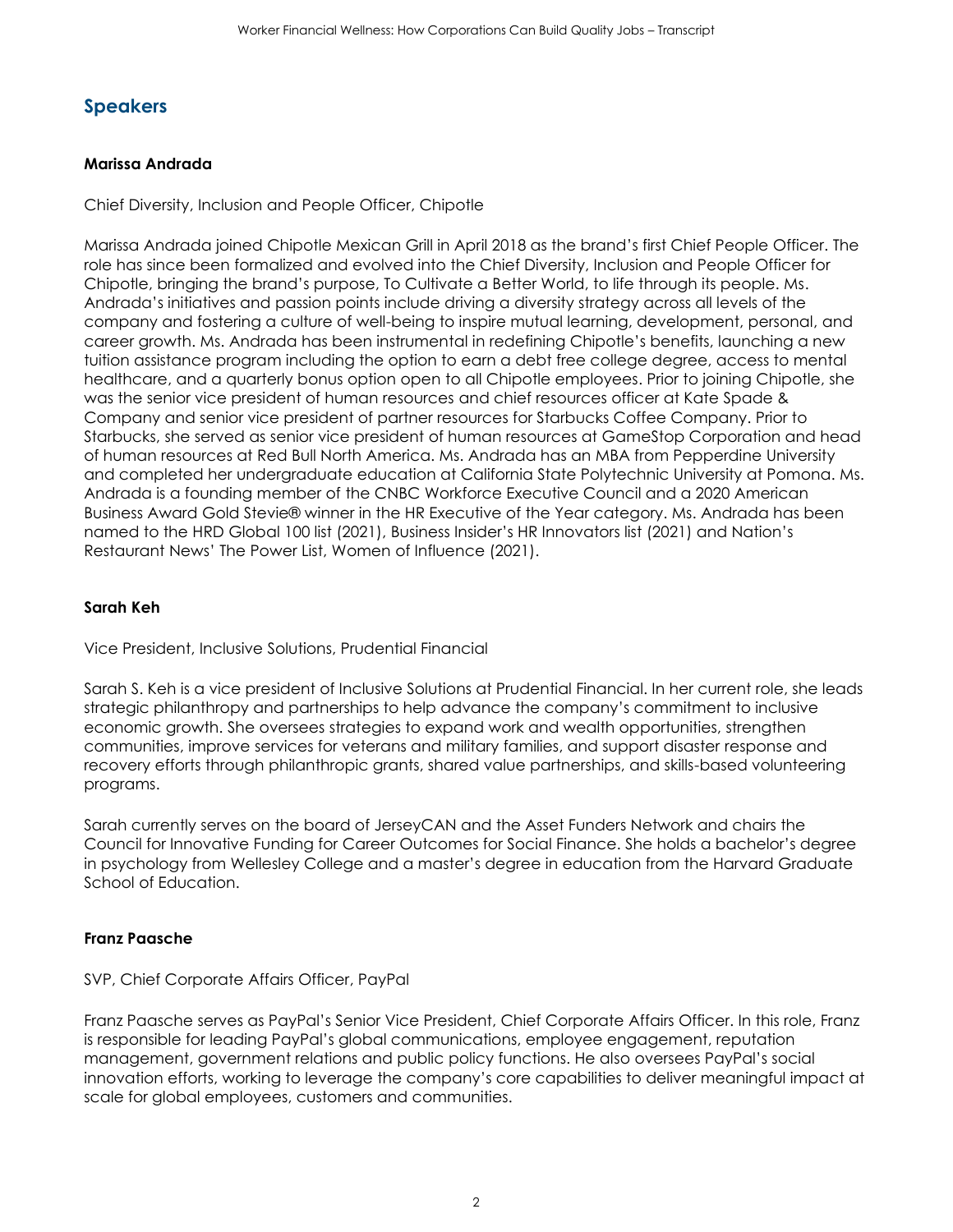Franz brings more than 30 years of cross-sector expertise in corporate, government, legal and public affairs domains to his role at PayPal leading stakeholder engagement and building the company's reputation globally. Before joining PayPal, Franz served as Head of External Relations for North America for McKinsey & Company providing strategic counsel to the firm's senior leadership and practice leaders. Prior to this, he was a Senior Partner managing the leadership communications practice at Communications Consulting Worldwide, Fleishman Hillard's multi-disciplinary strategic communications firm. Earlier in his career, Franz held the roles of Managing Director for strategic communications firm Clark & Weinstock; General Counsel and Executive Vice President at the real-time financial information and technology company, Market Data Corporation; and served as a litigator with the international law firm Paul, Weiss, Rifkind, Wharton & Garrison LLP.

He has served on the board of the Brennan Center for Justice at New York University Law School since 2018.

Franz earned his JD from the Columbia University School of Law, where he was a Harlan Fiske Stone Scholar and an editor of the Columbia Journal of Transnational Law. He graduated from Swarthmore College with High Honors in Political Science, English Literature and American Economic History. Franz is a member of the New York State and New York City Bars.

# **Moderator**

## **Lauren Weber**

Reporter, The Wall Street Journal

Lauren Weber writes about management and workplace issues for The Wall Street Journal, with a special interest in stories relating to workforce development and skills, compensation, contingent work, the relationships between employers and workers, and the intersection between economic trends and the on-the-ground practices of employers. She arrived at The Wall Street Journal in 2011 after a stint as a private investigator and has also been a staff reporter at Reuters and Newsday. Her freelance work has appeared in The New York Times, Los Angeles Times, Chicago Tribune, and other newspapers. She is the author of In Cheap We Trust: The Story of a Misunderstood American Virtue (2009), a cultural history of frugality and cheapness in the United States. Lauren holds a bachelor's degree from Wesleyan University and a master's degree in business journalism from Baruch College/City University of New York.

# **About**

The Economic Opportunities Program's [Opportunity in America](https://www.aspeninstitute.org/series/opportunity-in-america/) discussion series has moved to an allvirtual format as we all do what we can to slow the spread of COVID-19. But the conversations about the changing landscape of economic opportunity in the US and implications for individuals, families, and communities across the country remain vitally important. We hope you will participate as we bring our discussions to you in virtual formats, and we look forward to your feedback. We are grateful to Prudential Financial, Walmart.org, the Surdna Foundation, the W. K. Kellogg Foundation, and the Mastercard Center for Inclusive Growth for their support of this series. Learn more: [as.pn/opportunityinamerica.](https://www.aspeninstitute.org/series/opportunity-in-america/)

The Economic Opportunities Program (EOP) advances strategies, policies, and ideas to help low- and moderate-income people thrive in a changing economy. We recognize that race, gender, and place intersect with and intensify the challenge of economic inequality and we address these dynamics by advancing an inclusive vision of economic justice. For over 25 years, EOP has focused on expanding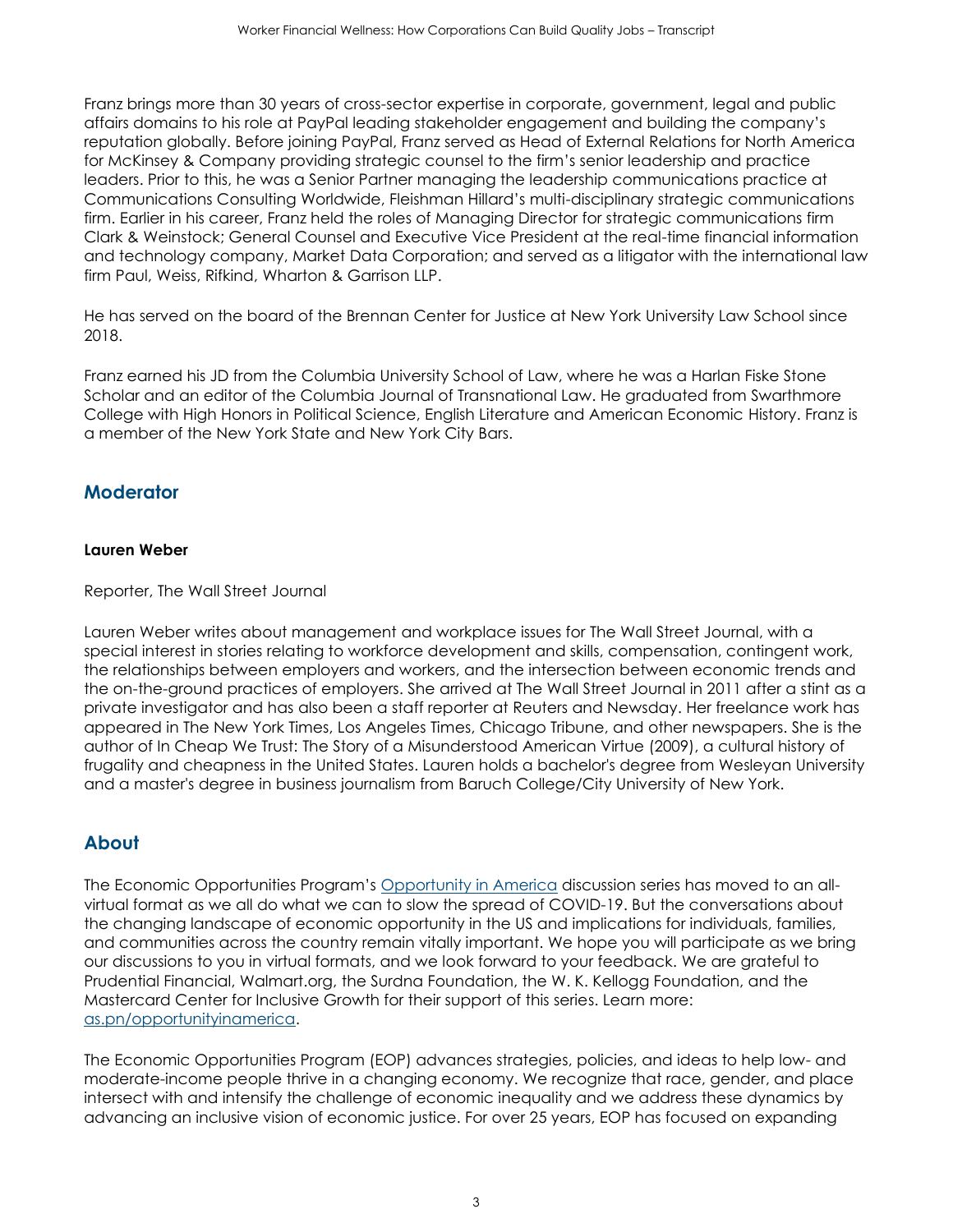individuals' opportunities to connect to quality work, start businesses, and build economic stability that provides the freedom to pursue opportunity. Learn more: [as.pn/eop.](https://www.aspeninstitute.org/programs/economic-opportunities-program/)

# **Transcript**

#### **Maureen Conway (00:00)**

Good afternoon, and welcome. I'm Maureen Conway, vice president at the Aspen Institute and executive director of the Institute's Economic Opportunities Program. And I am thrilled to welcome you to today's conversation, Worker Financial Wellness: How Corporations Can Build Quality Jobs. This conversation is part of the Economic Opportunities Program's ongoing Opportunity in America discussion series, in which we explore the changing landscape of economic opportunity in the United States, implications for individuals, families, and communities across the country, and ideas for change. I want to thank Prudential Financial, the Walmart Foundation, the Surdna Foundation, and the Mastercard Center for Inclusive Growth for their support of our Opportunity in America discussion series.

I'm excited for today's discussion because of really the incredible importance of this topic. For decades, we've seen rising inequality of earnings and wealth, dividing our country by race, by class, by ethnicity, geography, and gender. And those divisions undermine the narrative about equality of opportunity in our country. Even before the pandemic, and even for individuals with long-term quote-unquote steady jobs, financial stability has been out of reach for far too many working people. Because stagnant earning did not keep pace with a rising cost of living, irregular and unpredictable earnings would fail to cover regular and very predictable monthly bills.

And insufficient earnings lead to low household wealth and little ability to build the financial foundation that provides the foundation and the necessary means to pursue economic mobility. These conditions worsened for many during the COVID-19 recession and related crises, but it's important to remember that these systemic problems and inequities in our labor market predate the pandemic. And we need to learn from this past as we find our way forward. So today we are discussing how companies can do more to improve the financial health of their workers. And hopefully we'll move toward a world where work provides what many people expected to provide, a living.

We are pleased to join the Worker Financial Wellness Initiative to bring you today's conversation. The initiative was launched in October 2020 by Just Capital and PayPal in collaboration with the Financial Health Network and the Good Jobs Institute. The goal of the initiative is to raise workers financial security, so that it's a corporate and investor priority. Companies in the initiative commit to assessing the financial vulnerability of their workforce, and they join a community of practice to identify opportunities to improve their long-term resilience. The companies on the panel today are drawn from the Worker Financial Wellness Initiative, and we're really excited to have them here to hear more about what they've been learning and what they're doing and how they're really making a difference in the lives of workers in their companies.

But just very quickly before we begin, review of this technology. All attendees are muted, but we very much welcome your questions. Please use the Slido box on the bottom of your screen for questions or comments. Questions can be submitted, and you can also up upload questions on the Q&A tab. We also really like you to share your perspectives, experience if you're working on these issues, if you have resources to share. Please do share those in the Ideas tab that you can also find in the Slido box. And again, in the Slido box, we always really value everybody's feed. So please, before you leave today, we do have a poll there so that you can give us a little bit feedback about today's event. Please, don't forget to do that before you go.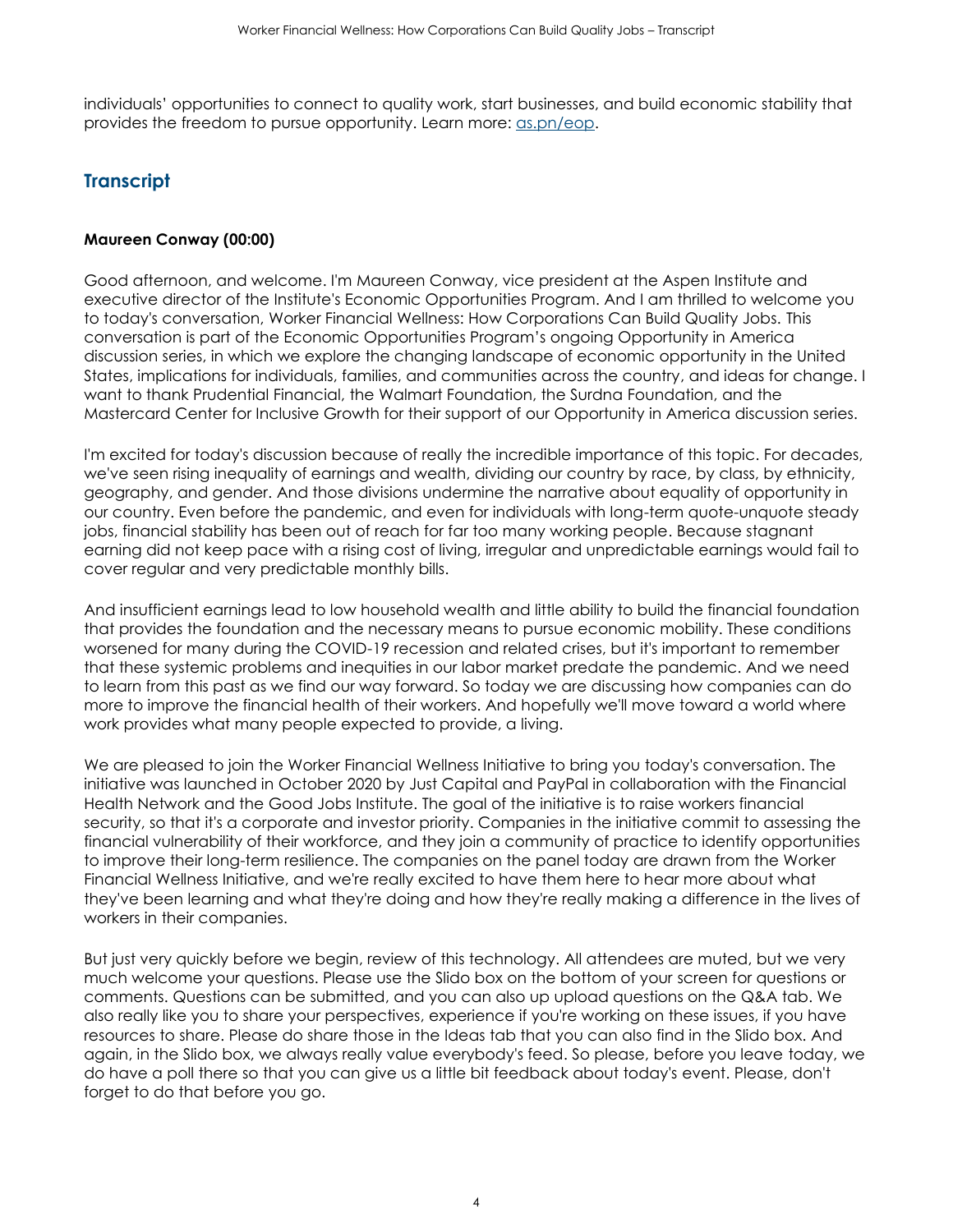We are really thrilled with participation in today's event. Thank you to the many of you who submitted questions in advance. We will have a Q&A period, and we will try to get to as many questions, both submitted in advance and submitted now, as possible. So please keep them coming during the conversation. We also encourage you to tweet about this conversation. Our hashtag is talk opportunity, and if you have any technical issues during the webinar and you can't chat them in, you can also email us at [eop.program@aspeninstitute.org.](mailto:eop.program@aspeninstitute.org) This webinar is being recorded and will be shared via email and posted on our website, following today's event. Also, closed captions are available for this discussion. So you can just click the CC button at the bottom of your video screen to activate them if you want to use that option.

And now I will briefly introduce our panelists. There's bio information on the website. So I'll just quickly give you names and faces, but they're very impressive. So please do take a look at their bios. We're delighted to welcome today, Marissa Andrada, chief diversity, inclusion, and people officer for Chipotle. Welcome, Marissa. Sarah Keh, vice president of inclusive solutions at Prudential Financial. Thank you for joining us Sarah. And Franz Paasche, PayPal senior vice president and chief corporate affairs officer. Thank you for joining us Franz. And I'm really thrilled that we have Lauren Weber with us today as our moderator. Lauren is a Wall Street Journal reporter. She writes about management, workplace issues. She has a special interest in workforce development and skills, compensation, and the intersection between economic trends and on the ground practices of employers. So Lauren's really the perfect moderator for today's conversation, and I will turn it over to you. Thank you, Lauren.

# **Lauren Weber (05:45)**

Thanks, Maureen. And thank you everyone for being here and especially to our panelists. Like Maureen said, there will be time for some Q&A after the conversation. So please make sure to put in your questions, we'll try to get to as many as we can. So we're talking about financial wellness, and when I was thinking about that topic, I was thinking about what a strange time we're at right now in our economy and our labor market. There are so many contradictions and it's very, very hard to see what direction things are going in. If we're going in a positive direction, whether it's about financial security, wages, employment numbers or whether or not some of the positive things are transitory and we're going to possibly go backward on some of them.

Some of the things we see is yesterday, the Census Department put out some numbers showing that poverty in the United States went down in 2020, which was great news, but a lot of the reason behind that is because we had so much government spending on safety net programs, stimulus checks and others. And so there's a very open question right now on how much of that will continue and obvious say that's being battled out in Congress, probably as we speak.

Also, we see record job openings. There are almost 11 million job openings in the United States right now, and about 8.4 million unemployed people. You'd think it would be really easy for people to find jobs, find better jobs, jobs that pay well, but what I find in my conversations with workers is it's really not that easy in many cases, either because of geography or skills or people are simply not as mobile as the numbers suggest that they should be. We also see wages rising after a long stretch where they weren't going up appreciably, but again, that's not redounding to every person.

So there are all these different contradictions and I'm hoping that the topic of our conversation today will help put some of those into context and help our audience members think about where they and their employers fit into trying to find solutions to some of these issues. I just want to give one example from my recent reporting. I'm working on a story about overtime, I know it's a topic many employers are thinking about. Lots of people are being asked to work extra hours to make up for the fact that employers can't hire enough people. I was interviewing a young forklift operator who's 24, has a young daughter. He's working so 72 hours a week. Overtime adds a lot of money to his paycheck. He makes about \$18 an hour regular time. So about \$27 for the OT.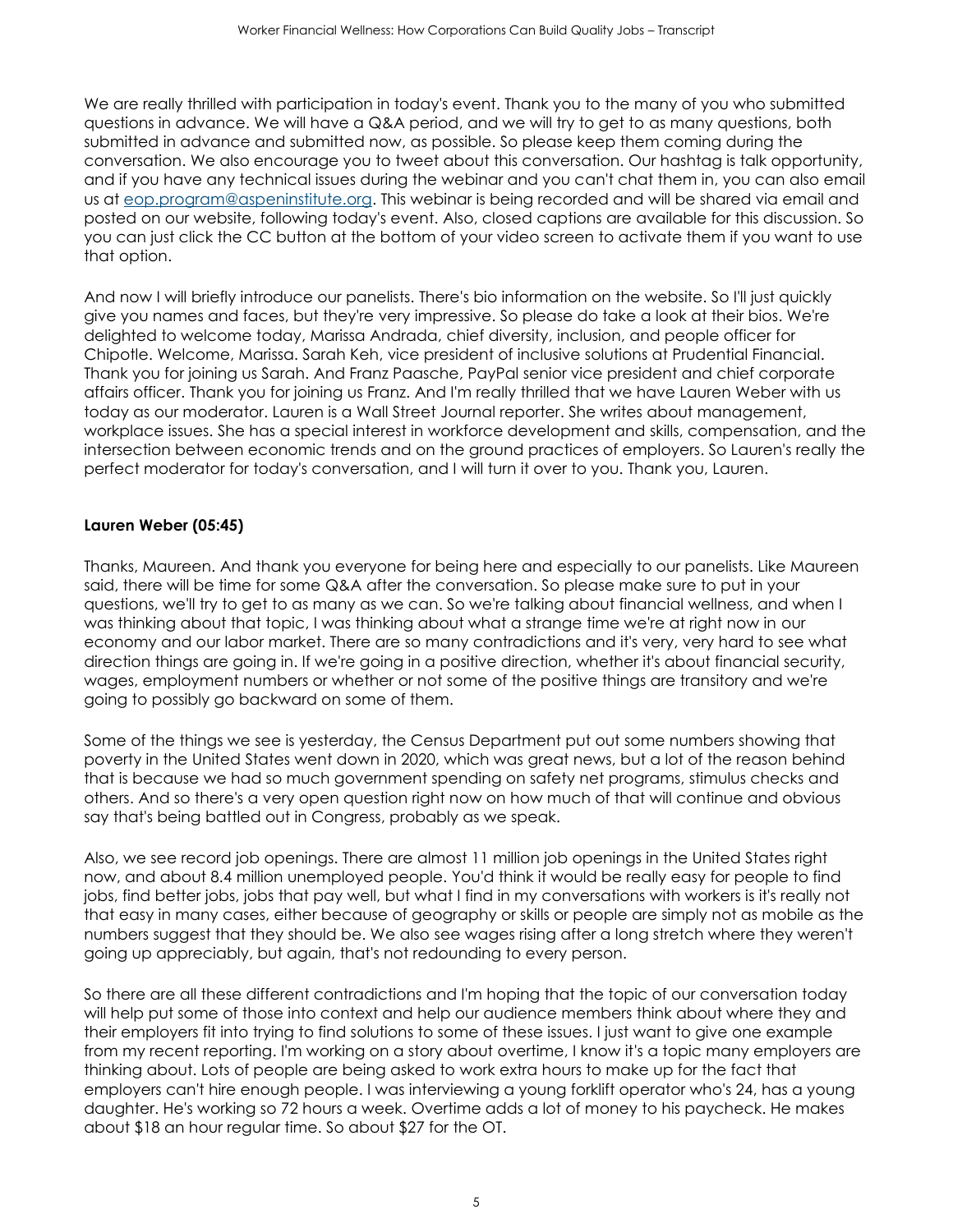But he said, "I don't get to see my daughter very much." And I said, "Well, what would be the ideal situation here?" Thinking he would say, 50 or 60 hours a week. Instead he immediately said, "A raise." And I heard that from a few other people I talked to where even working a lot of extra hours and getting that bump in their pay from time and a half, they're still feeling like it's hard to keep up. The cost of living is going up. They have rising expenses. So even when you're working hard and you've got a full-time job and you have a chance to make some extra money, it's still not enough for a lot of people.

So with that as a little bit of framing and backdrop for our conversation, let's turn to the Worker Financial Wellness Initiative. And Franz, PayPal was the original corporate partner in this. I'd love to hear from you, why did PayPal get involved in this? How did it get on the company's radar and why did you see this as the way to move forward on the issue?

# **Franz Paasche (09:31)**

Yeah. Well, thanks so much and I really appreciate having this opportunity to participate in this panel. So really for PayPal, this is an outgrowth of how we understood we needed to live our mission. And if you go back to PayPal's mission as to how we think about the purpose of our company, we say in our mission that we are going to democratize financial services and e-commerce. That we're going to serve those who've been underserved by the financial system and make it affordable and safe for everyone to be able to move and manage their money. And we speak about improving the financial health of our customers and our communities.

As we live this mission, we realized we had to also focus on our employees, and to be sure that we were living this mission of focusing on financial health and financial wellness with our employees. We came to it in a rather dramatic way for us as a company in the period of 2018 to 2019. So even before the pandemic. We of course, were looking at the trends that our customers are facing and seeing some of the statistics about the financial health of our customers across the economic spectrum. We started to trends in the way our employees were drawing on our emergency employee relief funds.

Like many companies, we have an employee relief fund and it's for when there are extreme circumstances and we want to be able to be sure we can help our employees. But we started to see requests for emergency relief for things might in some eras be seen as day-to-day expenses. It might be a car repair. It might be that one thing that tips the equilibrium. And so we started to survey our employees because we understood that there was more work we needed to do internally. And when we surveyed our employees, we found that for close to a third of employees, and particularly those who are hourly workers, or who are entry level workers, that many, many, many were living paycheck to paycheck.

It shouldn't have been a surprise, but we pay market wages and we are competitive in what we offer in our pay packages across and around the world. So the market wasn't working and we understood we had dig in. So we developed a measurement that we call net disposable income. And it was a measurement that enabled us to see what do our employees have to invest in their financial health to support their financial health after they've paid all the basic expenses. So after you pay for taxes and you pay for your housing and you pay for food and the things that are the necessities, what's left to build resilience and to build financial health?

And we discover that for this portion of our employee base that I'll call about a third, that their net disposable income was around 4% to 6%. So we aimed at that and we said, "Okay, we need to move this to 20%." So that everyone has a chance to have financial security and financial wellness inside the company. And we put together a four part program after doing a lot of work with partners and looking at how we felt we could raise employee financial wellness so that everyone would have a sense of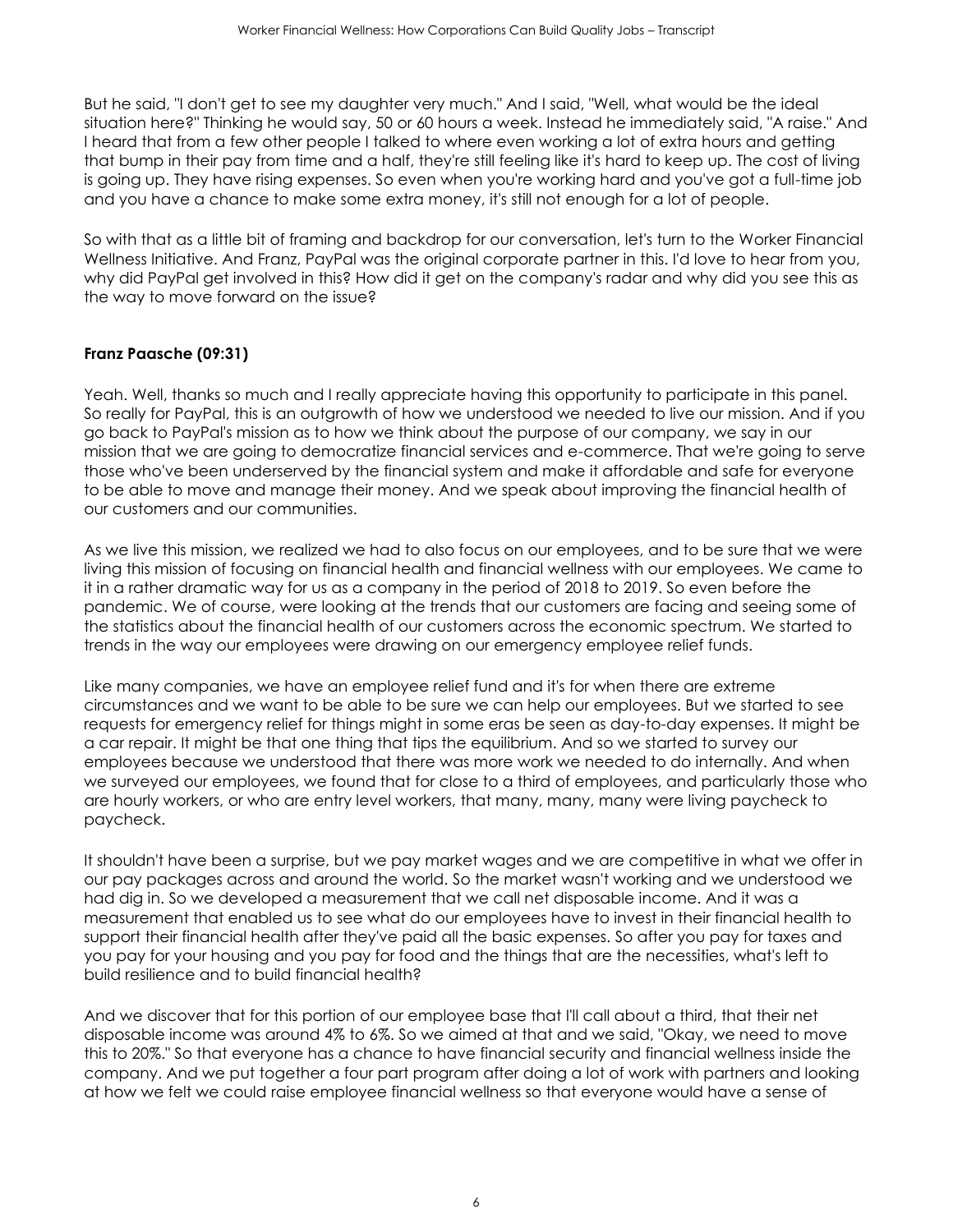financial security, which we thought would also enhance their sense of belonging and the PayPal community and what we could do.

And the way we aimed at this was through first, stock ownership. Making every single employee at every level of the company an owner, so that they could benefit in the growth of the company and the success of the company, and also begin to own stock which we looked at as an essential part of trying to build financial resilience and financial health. We changed and lowered the cost of healthcare particularly in the United States where healthcare is a regressive tax in a sense that people pay the same for their healthcare at all parts of the economic spectrum. And that places the burden on those who are earning less, who are paying too much for their healthcare to enable them to either have healthcare in the first place or to sustain financial wellness.

We changed the cost of healthcare by as much as 60% for many of our employees. And that proved to be one of the greatest contributions towards financial health that we could put in place. We also adjusted wages where we felt that wages were out sync and where we needed to make increases. And we built a financial planning and financial education policy around us. We came into the pandemic with these programs in place, and I think it provided a lot of a greater sense of financial security for our employees. But we also added to this during the pandemic. We did another charge of stock to increase financial wellness. And we also provided different stipends for people who were working at home and had changes in their expenses.

And by the end of 2020 and into 2021, we had achieved up to 16% net disposable income with this population. And we are headed towards 18% and 20% soon. That led us to really think we've got to be open and share this work and this measurement. This is something, especially in an era of stakeholder capitalism, where people are saying, you've got to serve all of your stakeholders that putting employees first and focusing on their financial wellness, it benefits everyone in your group of stakeholders. And we started to part with Just Capital. We've been thinking about this work and have been converging on where we were as well as the Financial Health Network and MIT as well and their Institute.

We thought this could be incredibly powerful if more companies would join. And if you imagine all the great companies of the world really focusing on their employees' financial wellness. That's a massive impact on communities and economies. And it's great to be on this panel with Chipotle and Prudential who were early partners. And I think as you'll see, we're coming to this organically. So it's really, I think a movement, and I think it's a very powerful one.

# **Lauren Weber (16:12)**

All right. I just because the term financial wellness is I think relatively recent and not everybody may know exactly what that means, can you just very briefly describe what that term means to you and to the initiative?

#### **Franz Paasche (16:23)**

Yeah. For us, it really means having sufficient financial security that you are in a position to start saving and planning for your future and planning in a way that you are able to have resilience when you have a problem, when you face that first crisis. And everybody will, and there's famous data out there that most Americans in particular don't have more than \$400 to face a crisis. We wanted to be sure that for our employees, they had financial security and that financial wellness, which is, I think is an encapsulating principle that includes the ability to plan, the ability to save, the ability to pay your expenses and have something left, over month over month that you can put towards the resilience of your family or your own budget.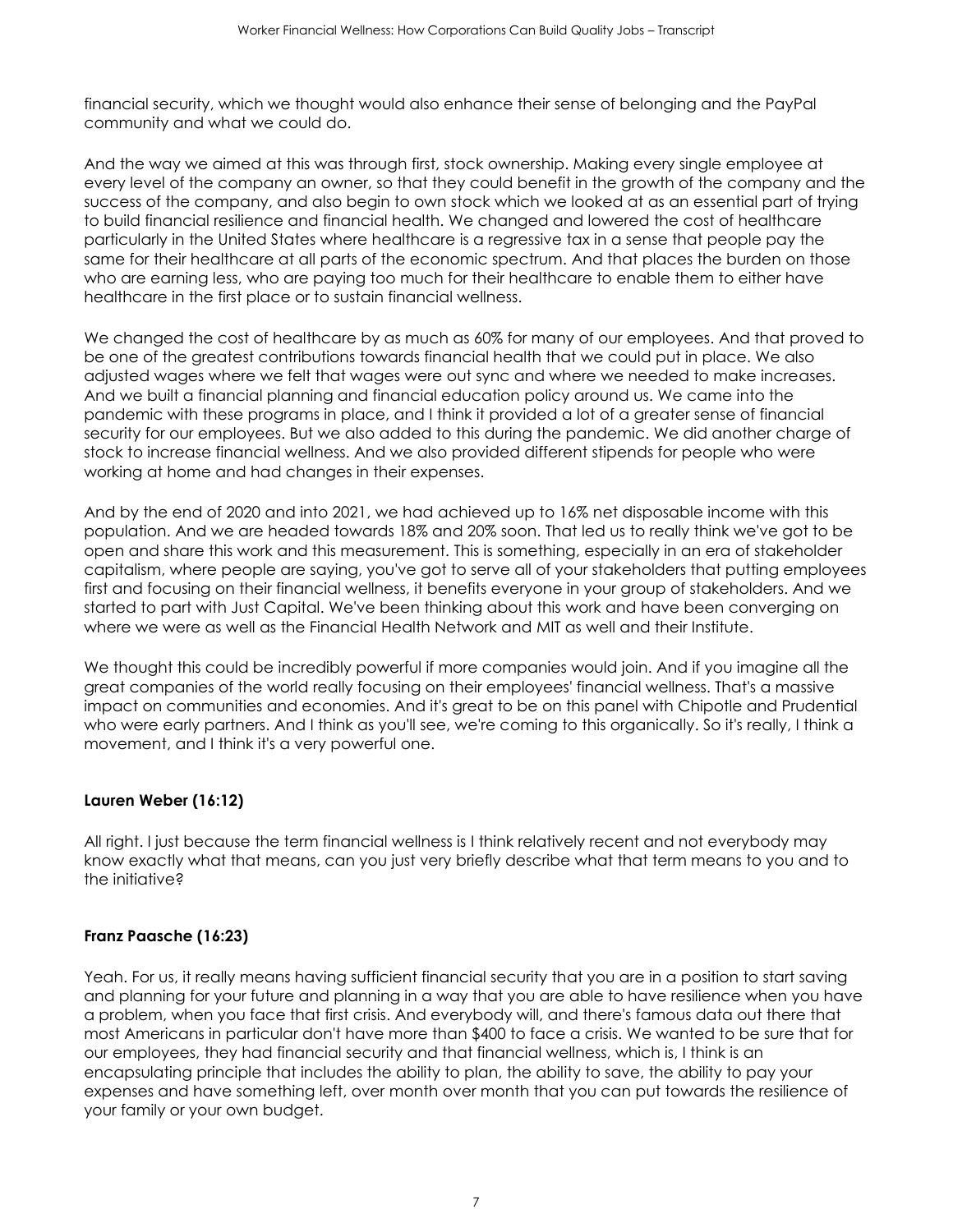## **Lauren Weber (17:23)**

Great. Marissa, I want to turn to you. You have talked some about how your experience growing up in a family of immigrants has informed your life and your path. You've also done a lot of listening tours and engagement work with Chipotle employees. And I'm curious to hear maybe you can share how the stories that you heard from your employees informed some of the changes Chipotle made to its human resources policies.

### **Marissa Andrada (17:53)**

Great. Yeah. Excited to be here with all of you. And thanks for the question. And yeah, I'm always proud to say that I'm first generation American. My parents both met here and immigrated and we had no family. And I think part of growing up was watching my mom's sisters come one-by-one to the land of opportunity America, and with education and having other jobs, the only people that would hire them would be retail and restaurants. So fast food minimum wage jobs is where they started. And it was great watching them make their way and move out of our house and create their own life and create their own opportunity in America. I fast forward to Chipotle, and I guess I'm not surprised that I am part of an organization where I have the privilege to support over 100,000 hourly team members.

So we've got almost 3000 restaurants. They're all company operated. And really the core of what we do is while it is food with integrity and it's cultivating a better world, is our purpose really at this center of all of that is people with integrity. This is fresh prepared, safely prepared food every day made by people. And if I think about our employees, I joined the company back at the beginning of 2018 after our new CEO and chairman joined. And it was during a turnaround when the company came out of a food safety crisis. And the question was, was this a viable business? And we had to make our employees believe that part of our turnaround was really investing in them. And so if I fast forward to the listening sessions, the engagement tours, everything that we do.

So our entire executive team has these monthly meetings, no matter where we are in the country, starting in 2018, we would sit and listen to employees. And I think the most important thing that we heard from them was for those who have been highly tenured and have worked their way in the company, that Chipotle has changed their life. And if I think about the word opportunity, it really is a place where you can have a minimum wage hourly worker join the company with no real skills and have the chance to upskill. And there's a transparent path to really have opportunity. Within three years, you could be a top level general manager and be earning \$100,000.

But I think what we heard was while that's great, I think all of the other things, what was important to them was we have many... English is a second language workers who join us. And I think we're one of the few employers that will hire because English is not really necessary to come and work in the restaurants. But I think what we did is we leaned into helping them have a menu of opportunity. So what was important to them was not only just a fair wage, that it was a competitive wage. But that we also made sure that we took care of them in terms of other benefits.

So access to healthcare like everybody else, but also more specifically access to education and really creating a level playing field. And so one thing we did at the beginning of 2019 was introduce and well relaxed our tuition assistance program, where you don't have to be here a year. You can be here for four months and then access our tuition assistance program. And then when our employees also told us, "Hey, our biggest stress in life is actually finances, not only finances to fund education, but just finances in general." We then introduced a debt free degree, which has grown from five universities to 10 to over 100,000 programs, focusing on business, technology, culinary, hospitality, and agriculture. Those are all the areas in which we know we're going to need skills for the future.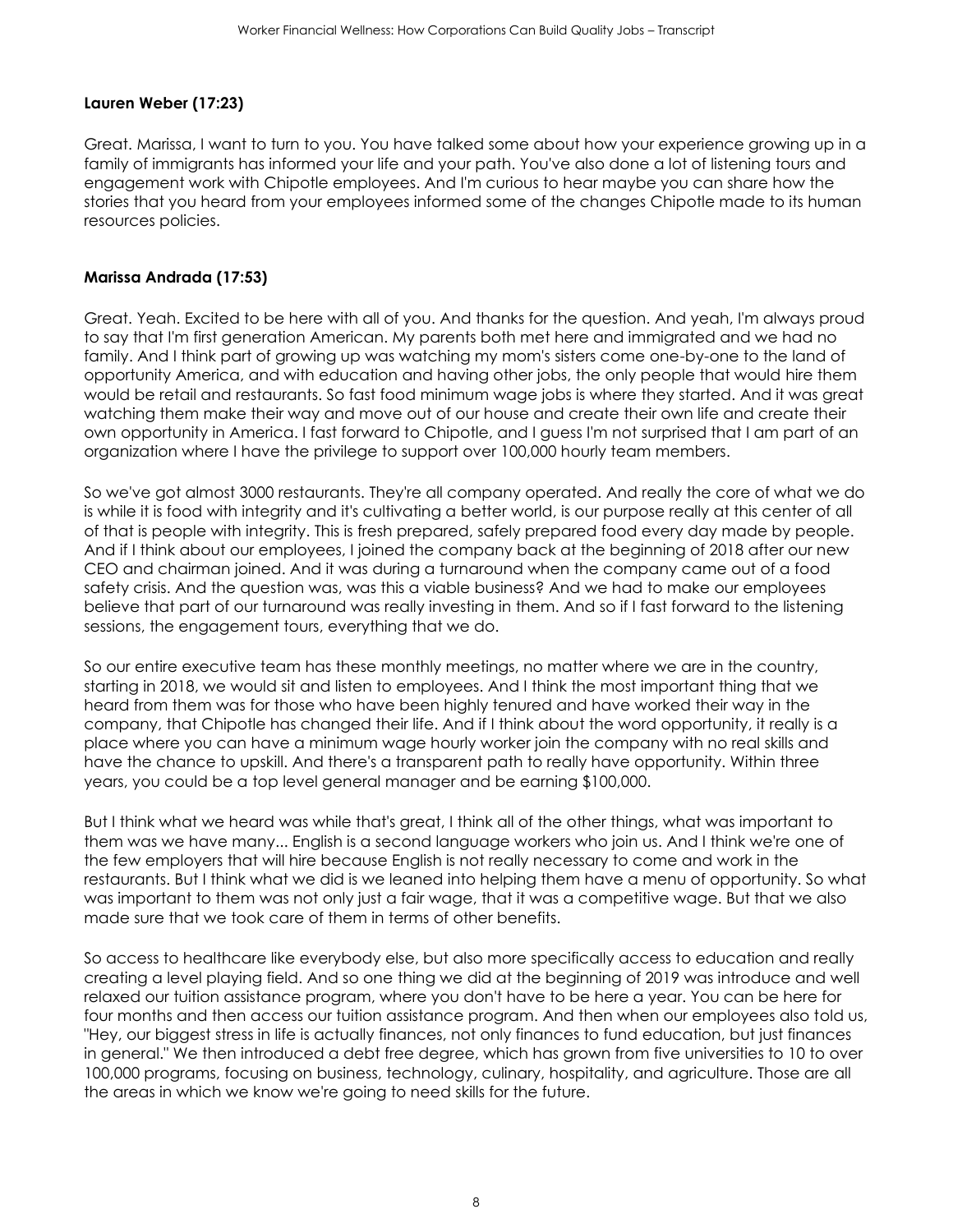And I think in listening to our employees, that was one thing that they said, one big thing that stresses them out on their way into the restaurant and on their way out is really making a living and not only for themselves, but for their families at home. And so I think that's really informed us, what else can we do besides access to medical, access to equity and education. And then what we introduced as well was through a partnership with Ayco Financial, just online financial on demand counseling so that they can plan for their lives in the next 30 days, the next six months, give them a little longer runway kind of what Franz is saying, not quite for the future yet, but give them some good coaching on how they can do that.

And so I think going back to everything that we do, it's really based similar to what Franz is sharing in the purpose of the company and for us, it's cultivating a better world. And I think with the people at the center of everything that we do, I think about our values and we have a statement around our values, which is all around fostering a culture that values and champions our diversity while leveraging the individual talents of everybody in the company, so that we can grow the business and cultivate a better world. And that's really important.

# **Lauren Weber (22:54)**

So, I'm really curious about the education benefits because I think I see that becoming more and more common in companies. I'm very curious about what the take up rates are. So hopefully we'll have time to get to that down the road.

# **Marissa Andrada (23:04)**

Yeah, absolutely.

# **Lauren Weber (23:05)**

And Sarah, for Prudential, you are a financial services company. So maybe not surprising that this is a topic that is of interest. But I would also think a lot of your employees are in the higher paid, higher skilled categories, maybe I'm wrong. So please let us know a little bit about that, but why did Prudential decide to get involved in this initiative and what are the specific areas that you're concerned with?

# **Sarah Keh (23:32)**

Yeah. Thank you for the question, and it's great to be on this panel with everyone. I think it all starts as you heard from Marissa and Franz as well, too on our founding story, which is our founder, John Dryden over 145 years ago started the company because he saw a financial need in society, which is that people from low income communities couldn't afford the cost to bury their loved ones. They couldn't afford funeral expenses. And so our first product was burial insurance at the time, which cost as little as five to 10 cents a week. And so it's been in the ethos in the very founding of our company that we're looking at, how do you create pathways to financial security and ultimately prosperity?

And so for us, this was, as you said, as a financial service company, a no brainer for us in terms of thinking about whether or not to support and engage in this initiative and join other companies in championing this issue. Because as all the stats that we've mentioned before, we know from our financial wellness senses, 48% of Americans are stressed about their finances, 40% of Americans don't have \$400 in their savings. 60% don't have \$500 in their savings. So everybody is one accident, one crisis away from finding themselves in the financial vulnerable category.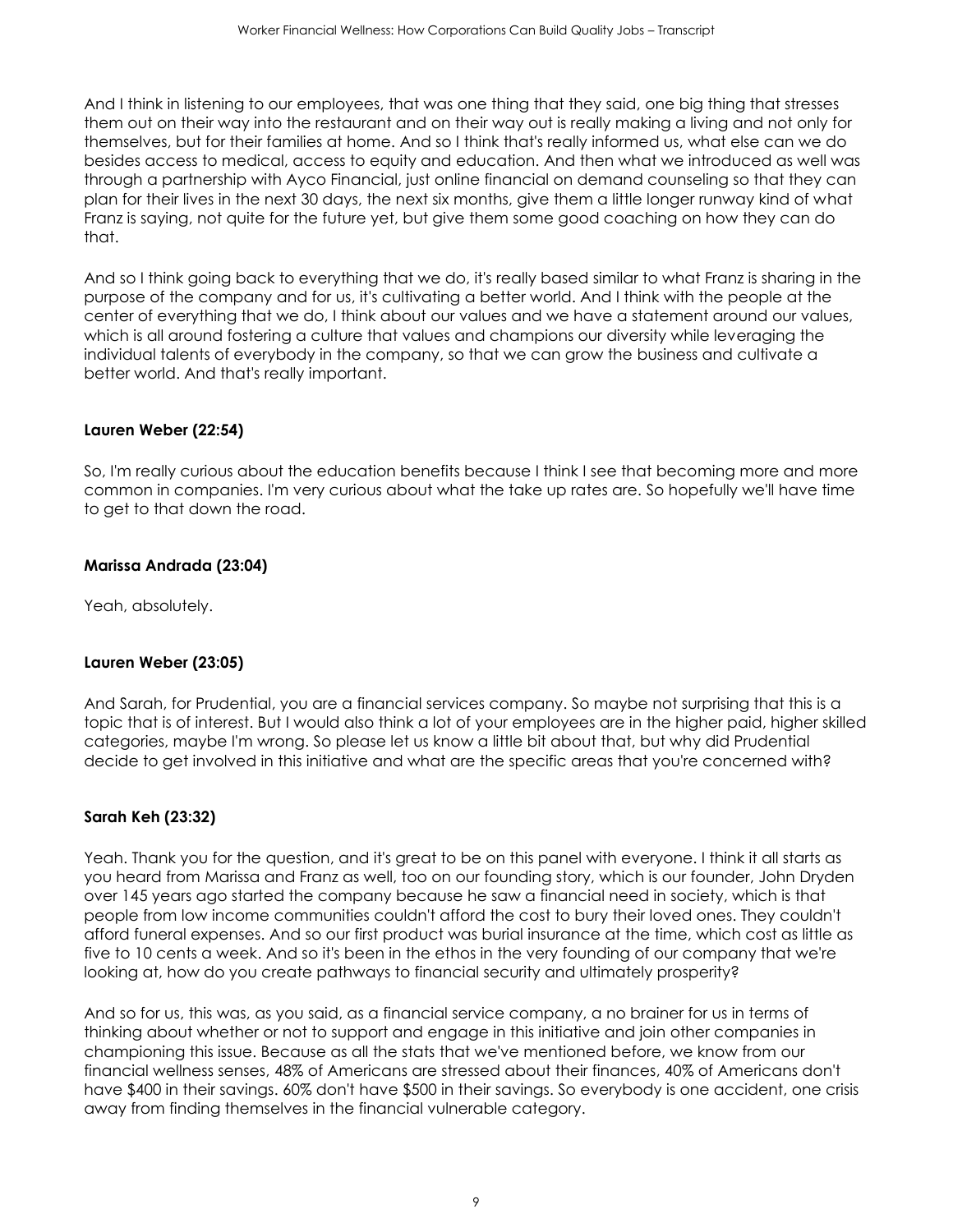And so as a financial services company, we have a large employee base. We have close to 50,000 employees, but we're also a benefits provider. So we provide group life insurance plans, retirement plans, short-term disabilities. And so what we are looking to do with this initiative is not only advocate for the things that we're doing with our own employees. And I could go through the laundry list of benefits that we're providing, but also think about how do we encourage our employer clients to think of about what's the type of financial wellness offerings and services that they could be providing.

And so we've been working not only internally about thinking about our own products and services, but then also bringing in external partners, whether they be from more innovative fintechs or nonprofit organizations to think about debt management. To help people think about if you're going to default on your rental payment, mortgages, how can housing counseling be a beneficial service to you all. So really thinking of the spectrum of needs. And we do a quite a frequent pulse of the American worker survey. And in our last survey, we found that eight out of 10 workers are really looking to their employers to provide benefits around increasing financial wellbeing. And so we know that workers are looking to their employers for that. We've talked about this, that the public social safety nets have really gone away over the last several years.

And so employers are seen as a resource and not only as a resource, but really thinking about how can I increase my own productivity, how can I decrease my financial stress to add to whether it be product development or thinking about customer satisfaction, because they're all tied in. When you're stressed about your personal finances, there's a lot that clouds your mind in terms of what you are able to do on a day-to-day basis. And so thinking about each point of view, and then for us, it's really thinking about how do we also look at what different employee segments are looking for. And so disaggregating that data to understand what employees are most interested in, depending on whether it's their cultural or socioeconomic stance.

And I will say the question that you did address, we do have a spectrum of skillsets and salary ranges as well too, because obviously we are a financial services company, so we don't have frontline jobs, but we do have call center roles across the country as well too. And so really making sure that everybody feels like they're receiving the same type of services and I will say, and I'm sure other companies as well too do this is that we have a sliding scale for our benefits. So the more higher your is, the more the less the company contributes to your benefits and to your health insurance plan and things like that. And that's really to try to give that parity to ensure that everybody has the type of similar supports.

# **Lauren Weber (27:15)**

You mentioned that Prudential also wants to help your employer clients. And I think that's a good segue back to Marissa because one of the questions that came up in the pre-submitted questions, and I think it's probably on the minds of a lot of people here is how do you get your own employers buy-in? So how do you get your CEO, your CFO, the rest of your leadership team if they're not already on board to agree to some of these changes, because obviously there is a financial and impact. I'd love to hear whether some of you are seeing positive financial impact or if it's cutting into the bottom line, but Marissa you obviously went through this with Chipotle. So tell us how you [inaudible 00:27:57] about the process.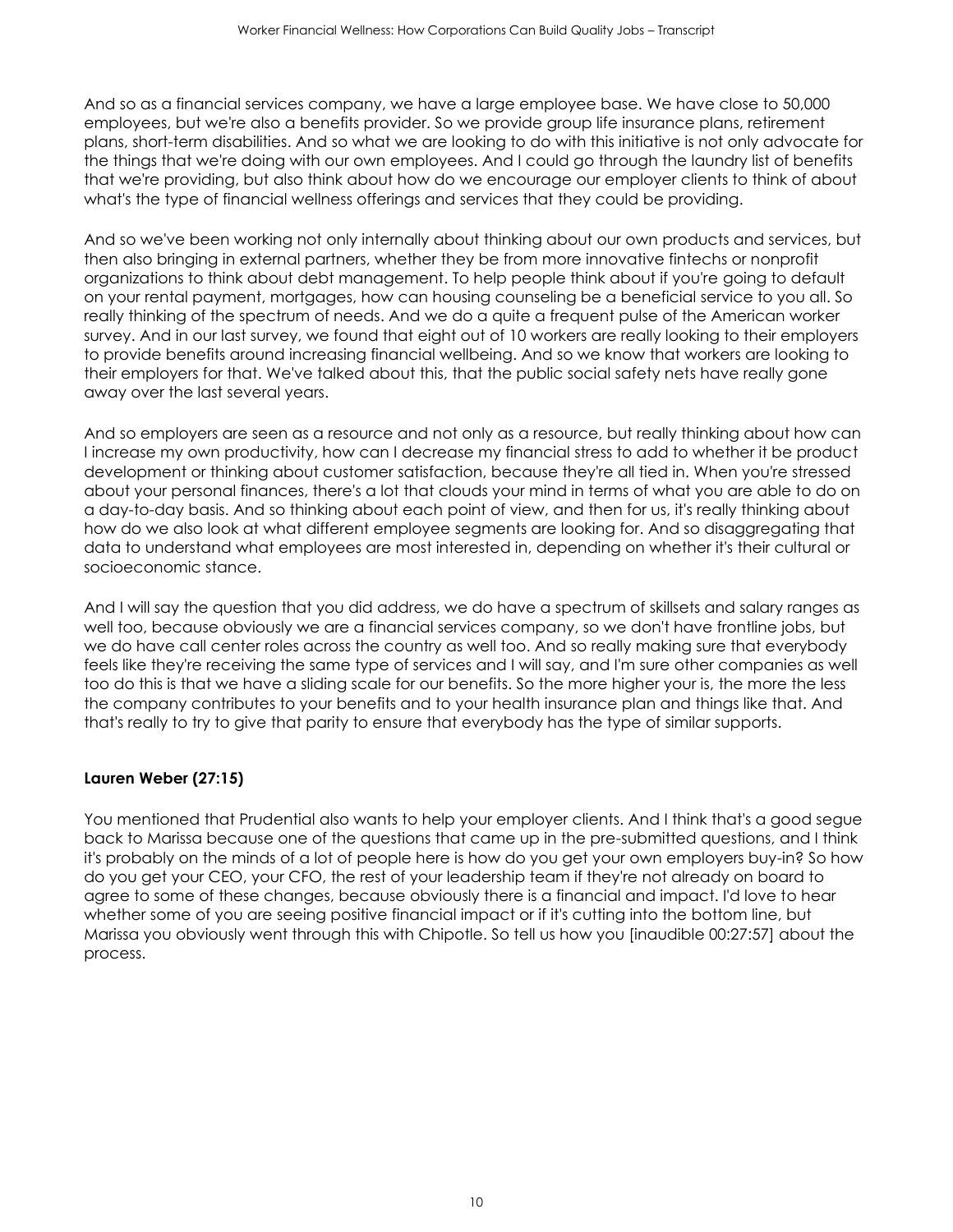### **Marissa Andrada (27:59)**

That's a great question. I think part of getting the buy-in from the CEO and the CEO and from the executive team really starts with, is it aligned to who we are and what we stand for? So a lot of what we did back in 2018, when we came together was codify our values around co-defending a better world. Now that's not an easy feat because then we said, "All right, based on that, what is the vision that we have for people?" And I think the backdrop for everything you, the foundation of our guest experience is based on our employee experience. And so everything that we have done to invest in our people has been all around cultivating an environment where all employees can thrive, pursue their passion, and become lifelong leaders.

And that has been the north star. As we began looking at our right, how do we invest in our people? Because again, our growth translates to having fully staffed restaurants. I mean, it's a pretty basic business, right? So all company operated, we're able to have this amazing sustainably raised food that is brought to the restaurants that is safely prepared and, and deliciously cooked every day, and that requires human beings. And so I think when you have that at the center of your decision making, and if you don't have fully staffed restaurants where I think the audience here knows that retention is good, because then that drives consistency of the experience and the product that we deliver. I think if you make it that remain and then take them back up and say, "All right, for 100,000 part-time hourly team members, how do we ensure that we drive that consistency for them?"

And we talked a lot about overall wellness. One of the stressors we learned was financial, so that when we came forward, my team came forward and said, "All right, how do we create equity to education benefits?" English is a second language for example, or GED. The fact that we pay for that for our employees and our families, why is that important? That just improves their overall experience as well as for the guests, right? Access to two or four year degrees or debt free certifications and debt free degrees. Why is that important? Because we see that the labor pool and who knew this would happen even after the pandemic? We see that there's a finite group of workers out in the world. And so how can we go from always churning people to actually be in the business of creating talent for the future and that helps others.

And so when we had big things like debt free degrees, as well as access to mental health benefits, when we wanted to introduce that, of course I would tell every buddy, make sure you have the business case, but at the end of the day, if it's aligned to the strategy of the company, the purpose of the company and for us, that was a key pillar to our transformation. It made easy buy-in. Now, I'd say the results speak for themselves. Again, if you don't have a fully staffed restaurant where everyone knows what they're doing, then we're not going to be able to deliver the great food and service to our guests. And then our employees, aren't going to be happy. And so between 2018 and 2019, we've seen the average unit volume grow from two to two and a half million. A lot of that was our digital business as well.

And then if you look at our market cap, it's gone from just over, I want to say we were just at six billion when we came together at the beginning of 2018, and now we're just over 50 billion. And so I believe that there's a direct correlation to all of the key measures around retention, around engagement, especially with this kind of workforce that does directly translate to business results and that's why you do it. And because we're about cultivating a better world. It is about creating an environment where employees can thrive and people always question, "Well, what about education? And if you give them that six month requirement and they're going to leave, what if they leave?" And we say, "Great, then you created leaders for the world." And so you have to believe that wholeheartedly for a company to really invest in that way.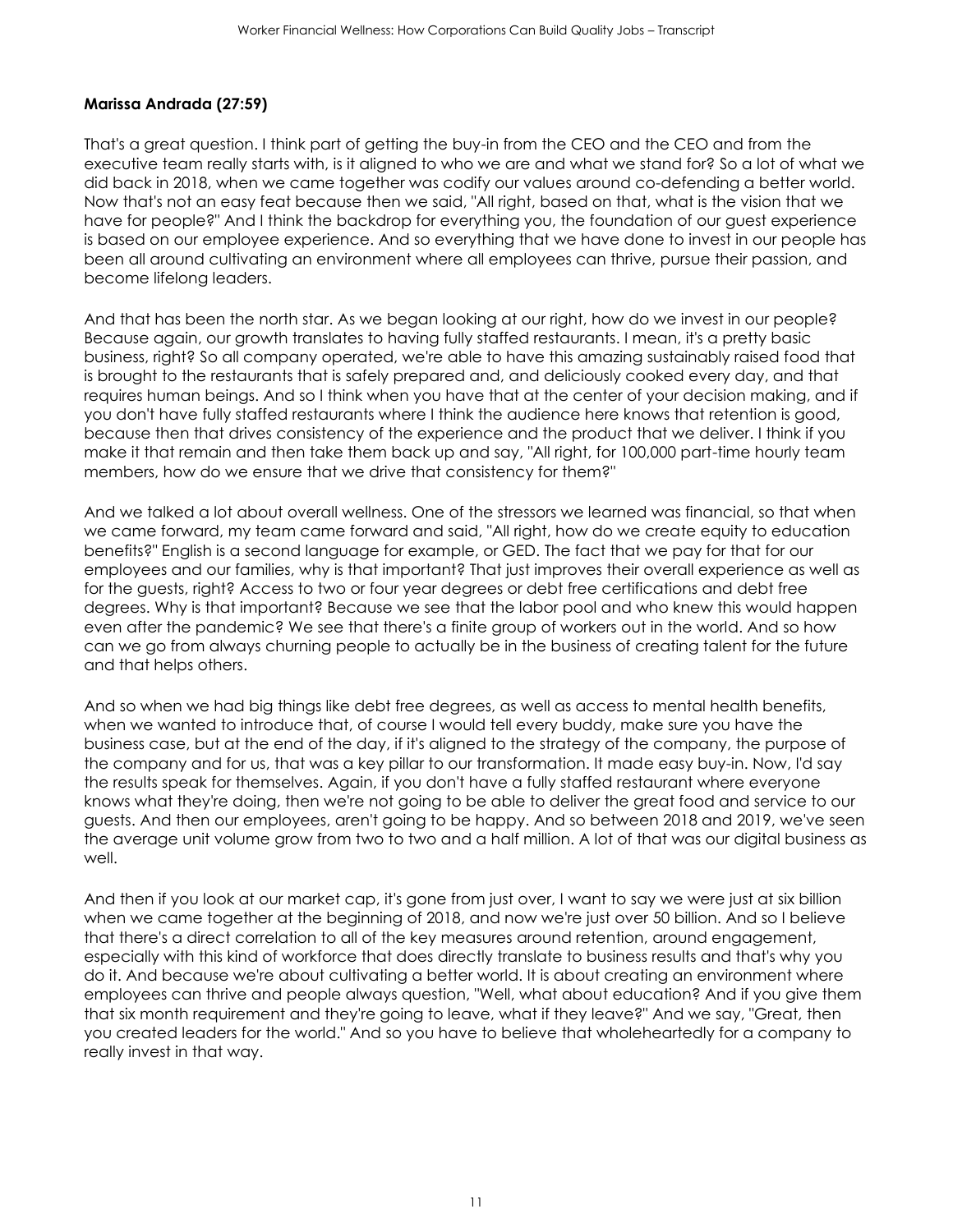## **Lauren Weber (32:12)**

Sorry, I'm just going to stop you there so we make sure we get to everybody, but I want to just comment on the retention point, which I think is on the minds of every CEO right now. And not just CEO, everybody in any of the positions that you all are in, every company and manager. It's just we can't write enough stories about retention, turnover, people quitting their jobs and how companies are approaching that. Sarah, Prudential has also been addressing a lot of issues around diversity, equity, inclusion. And there's obviously an intersection here with the financial wellness piece.

We've referenced already that financial wellness might mean something different depending on someone's racial background, cultural gender, geography. So tell us a little bit more about how you merge those two lenses and what that means in terms of how you actually deliver benefits for what you offer and who takes up what.

## **Sarah Keh (33:12)**

Yeah, if we talk about our purpose about closing the financial divide, you can't disassociate that with the racial wealth gap, right? Because there's so much synergies in there and we know that white households have 10 times the wealth of black households and other households of color. And so even within the way that we look at our benefits and how we are addressing them for our employee base, we actually do a survey looking at what do certain segments around racial, ethnic, and gender lines about you more in terms of their benefits. So we know for example, that our Asian employees value compensation, PTO higher than our black employees who value financial services and coaching and counseling. And then we know for our female employees that they value more having healthcare deductibles being manageable, providing mental health support.

And so it's really better understanding what are the segments of our employees and what are they interested in and customizing those benefits to those populations, because not everybody's going to want the same thing. You want to make sure as a company you're providing a suite of services because people have different needs, but then you have to take a look at what are the different interest and values from a cultural background. And then we try to parlay that into our employer clients as well too, to say that you should think about disaggregating your data, better understanding, and then looking at the access and the usage of the benefits as well too.

Because a large part of what we heard is that people know that Prudential provides a whole suite benefits, but they don't know how to access it. Or they're worried that if they provide financial information to a coach or to a counselor, that that information is going to get to the employer. So much about this is making sure that we have equitable access, but that also people know how to leverage them as well too, because there's such an intersection of how do we make sure that this financial divide does not keep perpetuating racial wealth gap, but that is something that we are looking to help close with the benefits that we do provide, and that we champion with our employer clients as well.

#### **Lauren Weber (35:09)**

And that also gets to the question of tracking and monitoring how benefits are being used and who uses what. And so, Franz, I'm curious. You already shared some really interesting statistics with us earlier. You're clearly tracking this very closely. Do you have any tips on how to... How do you monitor this? Is it all self-reported from your employees? What kinds of surveys do you do?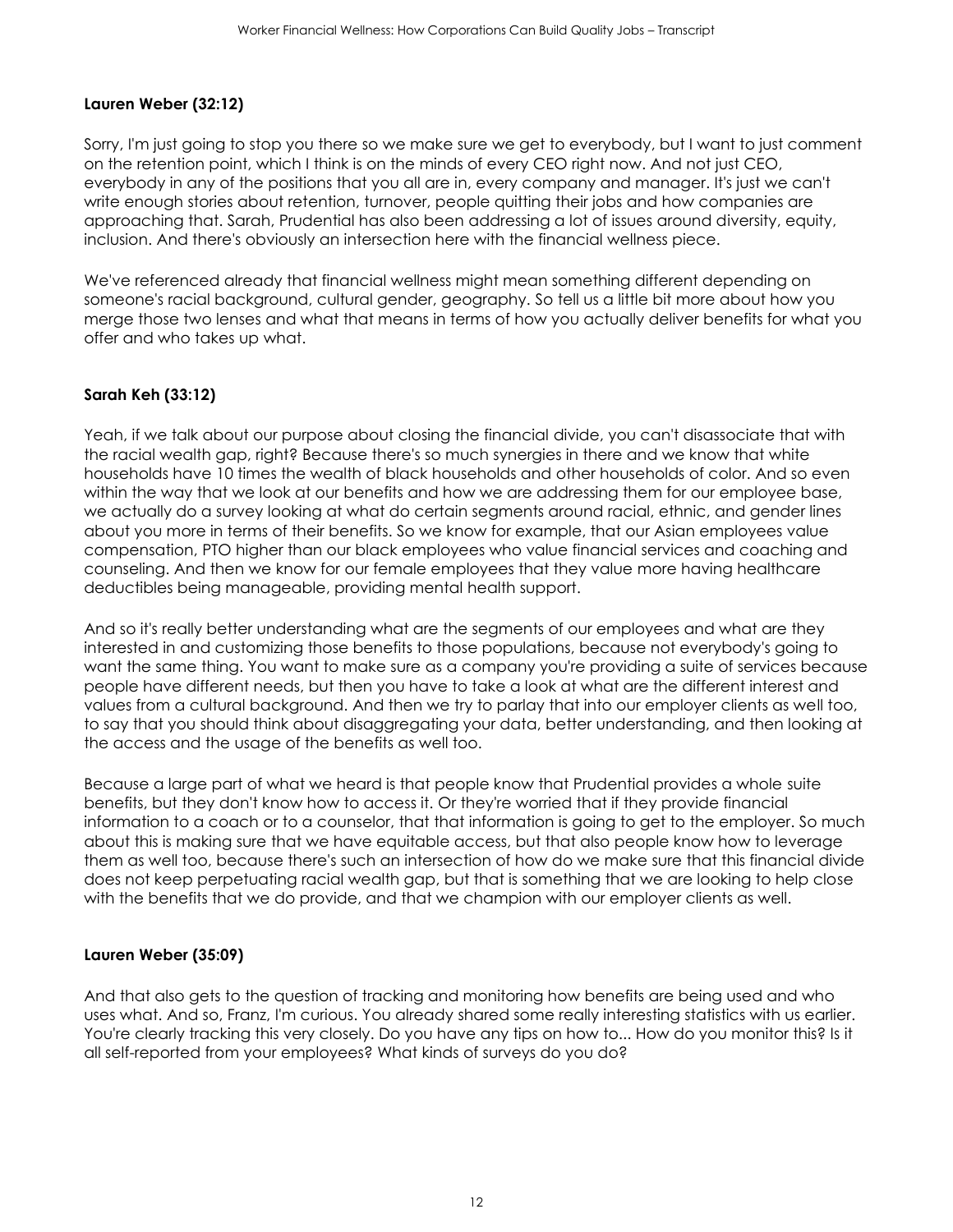### **Franz Paasche (35:34)**

Yeah, we've approaches in three ways. One, there are things you can just see and relate to the program, like how many people are taking your healthcare programs and how many are enhancing and growing their healthcare or within what I'll call the financial wellness community. So we can see that more people are taking more healthcare. We can see more people really taking advantage of the 401(k) program. We can see retention rates. We can see surveys about job satisfaction, about levels of inspiration.

We can see productivity levels. And then there are the intangibles that the parts of people's lives that it's their own choice, whether they want to discuss them. So we've also undertaken a technique we learned from the Financial Health Network which is to have volunteers who do financial diaries and share with us their experience. So we have the anecdotal part of the quantitative side.

#### **Lauren Weber (36:36)**

How many people do you have doing the diaries?

#### **Franz Paasche (36:40)**

I don't know the exact number, but we've created a representative sample and it's a healthy part of how we are trying to understand and grow the program. But let me just maybe add, because I think it's important to your question on how should those on the phone get involved. Those on the call think about getting their companies involved. One of the great things about this initiative about the Worker Financial Wellness Initiatives is we've all agreed to share what we're learning and be open about how we're measuring and what we're learning and that kind of learning and counseling is available through the Worker Financial Health Initiative.

And we've put out a practitioner's guide to Worker Financial Wellness that provides some of the lessons learned today and a discussion about financial wellness overall, that's available to anyone who wants to access it. And I think going to the site and reaching out to our partners at Just Capital, at the Financial Health Network, at the Good Jobs Institute to help get started and to start with that practitioners, guys think about what makes sense for your company. We also have members who join us in different stages of engagement so that they can, in a sense, learn as they grow into the program.

So this initiative was intended to open the aperture so that many, many, many companies can get involved and step into this because every company's going to have a different ability to rise into this work. And sometimes, it will be from the mission as we've discussed. Sometimes it's the way you're thinking about stakeholder capitalism. Sometimes, I think it's a retention necessity. You certainly can see retention rates affected by this. I just recommend that those on the phone really explore the resources so we can bring you into the coalition.

#### **Lauren Weber (38:39)**

Thank you. And there is a lot on that website. I was taking a look at it earlier. I want to turn to just a lightning round. Those were very practical tips, but maybe we'll do a little bit more just quickly. If you had to give one piece of advice to the people on this call, Franz, I feel like you already did that. So in the interest of time, I'm just going to ask Sarah and Marissa.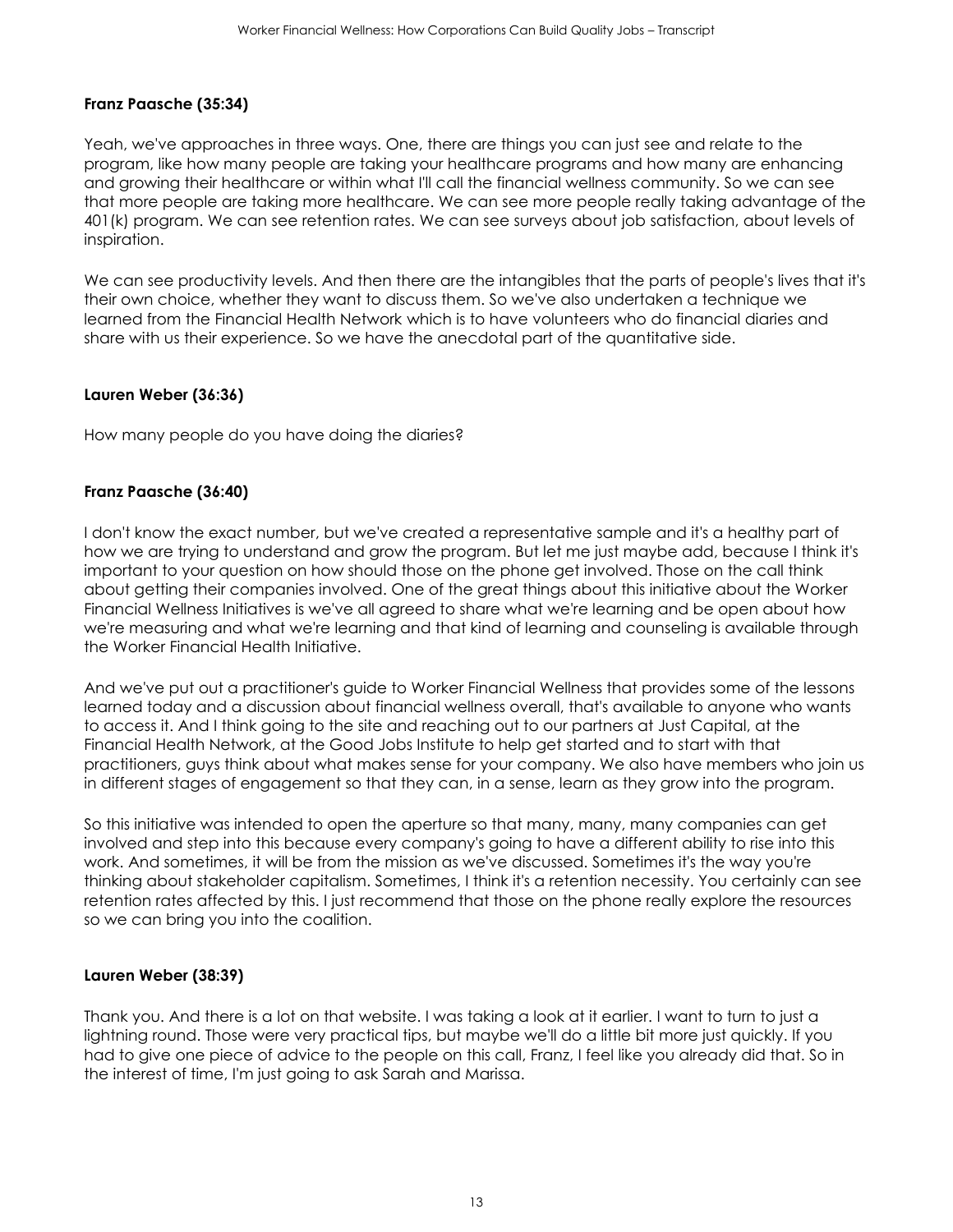## **Sarah Keh (39:03)**

I'll combine two quickly. One is to do a financial health assessment of your employees just to get a baseline understanding of where your employees are. And two, make sure that just because you provide a certain number of benefits doesn't mean that your employees are actually utilizing them. So how do you marry sometimes that gap that exists between access and utilization?

#### **Lauren Weber (39:22)**

Thank you.

## **Marissa Andrada (39:22)**

Yeah. Mine's similar to Sarah. Absolutely, measure what it is that your employees want. Don't just throw it out there. So while we have that vision, we got really clear in asking our employees through survey work, through the listening doors and then measure the utilization of it. Because that's how you create that ROI and tie it to the business.

#### **Lauren Weber (39:43)**

Great. And then I think it was Sarah who brought up earlier or maybe it was Maureen, the role of the employer in these questions has really expanded. People expect a lot more from their employer in terms of financial and other forms of wellness. But yet the government still obviously plays a big role and the census numbers from yesterday make that clear. If there were two policy priorities or changes you think would make a big difference in this and that you think legislators should pursue possibly to take some of the pressure off of employers or to compliment what employers are doing, what might those be? And Franz, I'll start with you.

#### **Franz Paasche (40:26)**

Well, I'll confess. I took Cass Sunstei's course in law school, so I'm a big believer in incentives and in nudges. And I think that from a policy perspective, it could be very helpful to create incentives for companies to do this work. Because I think it has to be a partnership with the public sector. These are enormous issues and companies are stepping into many voids and taking responsibility for their communities and their workforces, but it's got to be a partnership with the public sector. And frankly, as we've learned, a partnership with nonprofits and think tanks and academic institutions. So I think taking that partnership approach, and I hope that we will see more incentives for introducing these kinds of programs because they do benefit communities and the economy.

#### **Lauren Weber (41:20)**

Thanks, Marissa.

#### **Marissa Andrada (41:22)**

I would say one, which is access to affordable housing. I think that's really important. Again, I'm thinking about the workforce that we support. One of my dear friends who actually works at the Aspen Institute talks about where you live, defines how you live. And I think that is such a basic that more communities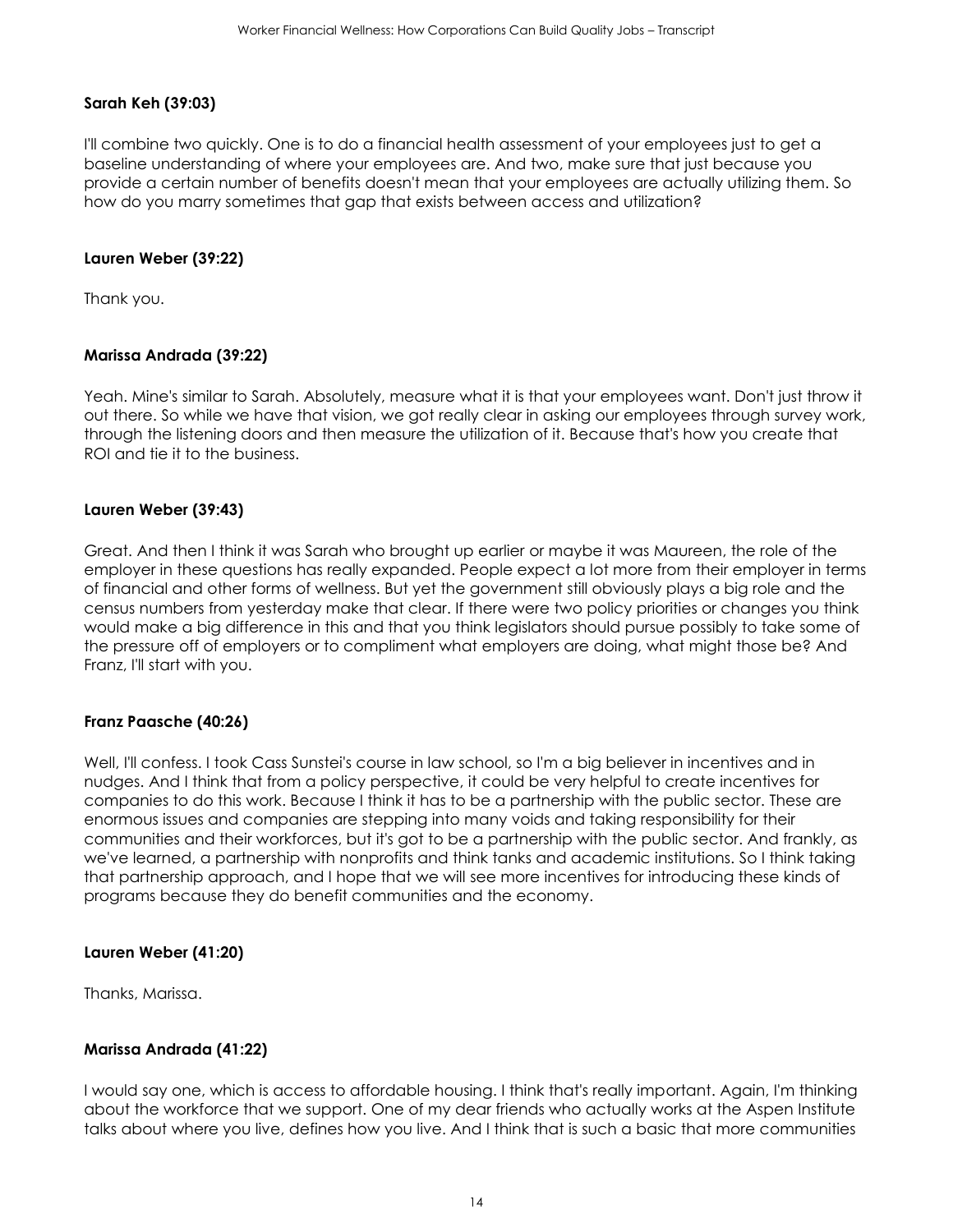need to think about access to affordable housing in nicer communities for our workers and for the citizens. So that's one thing I point out.

#### **Lauren Weber (41:52)**

Okay, Sarah.

#### **Sarah Keh (41:54)**

Two quick ones. Universal family and paid medical leave, I should say. So I would say obviously everything that's happened in the pandemic. People have quite seen the detriments of not having that and the inability to take that. And then I would say on the flip side of all of that is we're seeing much more transparency around wages where companies now have to disclose that. It would be great to see that for benefits too and those benefits being provided, particularly for part-time workers who are hourly wages.

#### **Lauren Weber (42:24)**

That's a great point. You often don't know what you're going to be paying for your health insurance until day one. Sometimes day two. Thank you. And I want to turn now to some of the audience questions. One is, how does your company measure ROI? Is that important or is that necessary? Do you note increases in worker retention? What should a company do about pay when for some workers, the market rate in their area isn't enough to live on? I'll just throw that open.

#### **Marissa Andrada (42:55)**

Yeah, I'll jump in. I think I've already mentioned it. Measuring ROI is really some of the people measures in our company. We look at retention or turnover. We also look at engagement. And if you can correlate that to both top and bottom lines. So for us it's sales comp and our restaurant cash, our profitability. I think that's a great way to measure ROI. I think Sarah also said this too, make sure you're also measuring utilization. So if you have a suite of offerings, I think it's really important that you're seeing an uptake on that and seeing that correlation is to the business.

And then lastly, I think about just what can come do? And I know that we just went through a process of increasing the average wages for all of our employees in the restaurants hourly and our managers. And one thing that I hear more often as well is it's great to have all of these. I think it has to also be authentically provided by the company. And I mean that through Franz and Sarah have talked about these purpose driven companies that they are a part of. And I think when a company really lives, that employees will believe that and more then pay and more then benefits. It is that purpose driven and alignment to that and belief in that will attract and retain them.

#### **Lauren Weber (44:16)**

Thanks. Anybody else want to jump in on that one?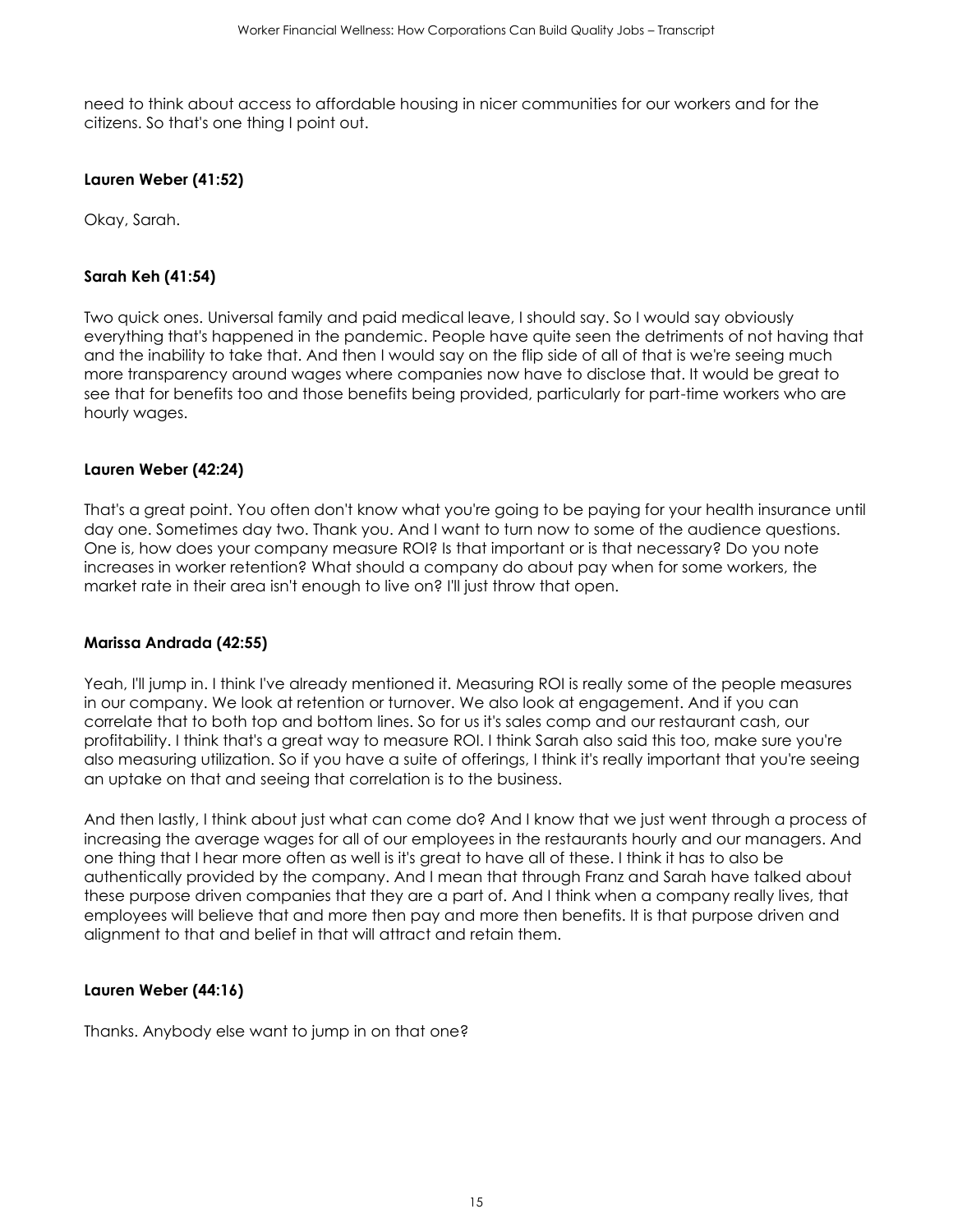## **Franz Paasche (44:18)**

I think I covered it from our perspective. But it's the right question and that's why I think all of us front loaded the answer.

### **Sarah Keh (44:32)**

I'll just say that we do an annual assessment of how employees feel. If they're feeling slightly financially stressed and so that's a high measure for us to see what the satisfaction of our employees are of the type of benefits that they're receiving. We think it translates to productivity and actually product development. I think the more employees are feeling more at peace at work with their own financial stressors that they're going to produce more outcomes and that our products are going to be better developed because we are a financial services company. And so we look at it across the whole spectrum of not only people and their level of stress and satisfaction, but then also what does that translate to, and actually sales and meeting customer needs in the terms of their finance health.

#### **Franz Paasche (45:15)**

I guess I just add that this is becoming a key part of how companies think about wellness. There's been a lot of conversation and programs around wellness for decades. Financial wellness is starting to become a central part of that because it connects to that sense of security, sense of belonging to how you feel about the world and the community you live in and the company. And I think that's really important. And you can see that in employees surveys and levels of inspiration and how people feel connected to the mission of the company and to the company's values. So I think this is increasingly becoming part of how we live.

#### **Lauren Weber (46:00)**

Right. I think what I hear, all of you saying is that this is a holistic issue. It's not just about how much money is in someone's bank account at the end of the month, but it's also about mental health as Sarah said earlier, and retention and productivity, and all these other measures that matter to companies. It's not just about a dollar figure. Education has been, like I said before, I see more and more companies offering education benefits and saying, they'll pay for bachelor's degrees. Marissa, that's been a big focus for Chipotle, but not every employee wants that, has the time for it or the capacity.

I'm really curious and we've gotten a question too. Education can only do so much in terms of achieving economic security and doesn't guarantee a level playing field when low wage is a structural issue. So I'm going to combine my question with the audience members. What do the panelists see as the role of their companies or the government in addressing the structural issues and then also related to education as a force for mobility for people, how do you either encourage or incentivize people to take that and for the many people who will not take that up make sure that they have access to the other benefits that are most important to them?

#### **Sarah Keh (47:26)**

I can start. I think there are a few ways what companies' role in all of this is, right? Obviously, we are all large employers. So what we can do for our employees and set standards for our industry or peer companies to follow suit. And that's the whole point of this Worker Financial Wellness Initiative, right? To encourage and incentivize other employees to do more. But I also think about how, from our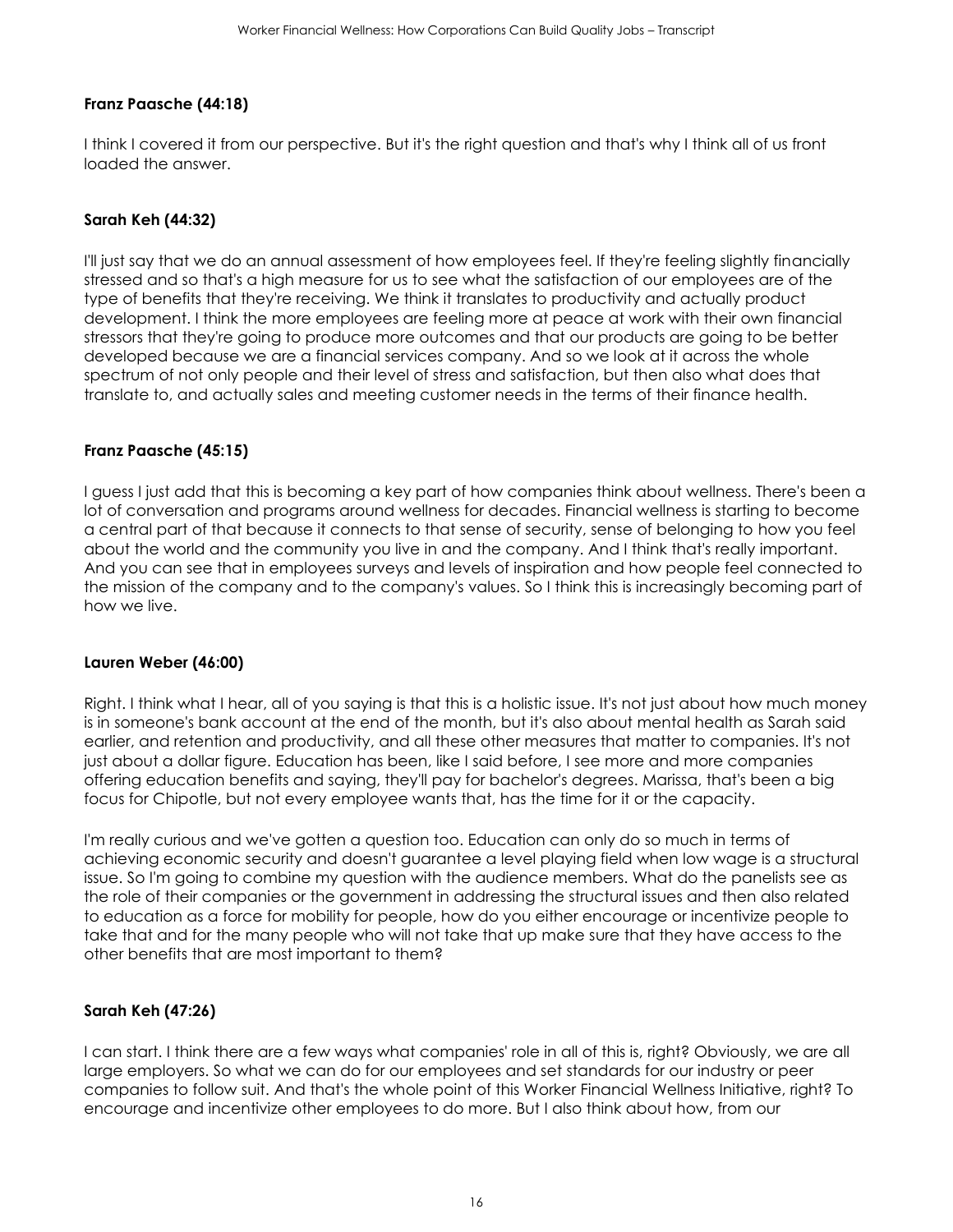perspective, we're trying to drive business value by solving societal challenges, and that's closing the financial divide.

It's taking a look at all the resources that we have, whether it's around our actual products and services and what we're developing for people to build their wealth, but then also thinking about it from our philanthropic side as well too. That's where we are supporting a lot of nonprofit organizations, whether it's in innovative new services or products in their advocacy efforts to really think about how do you make sure that people do have more access to resources. And so paid family leave is something that our nonprofit partners are advocating for. Making the Child Tax Credit be more permanent.

These are the ways that we are marrying not only just... Philanthropy is not just on the side of the things, but it's right in line with how we do our business, because it's trying to change some of the structural issues around dismantling some of the policy barriers or improving policies to get to the point where it's not just about our own employees or customers, but it's looking at the macro economy.

# **Franz Paasche (48:47)**

Yeah. I mean, I would just add, I think it's clear in the era we're in and it became even more clear during the pandemic that global companies and every company has a role to play in addressing the structural issues that are creating an economy that's not inclusive and an economy that has wide disparities. In our case, we've really focused on doing our part to close the racial wealth gap. And we've put over half of billion dollars in investments into our programs and involved our employees and a whole host of activities to really try to do our part. No company can do it alone, but we all have a distinctive part to play. And I think each company needs to look at what are the core capabilities or the distinctive talents and resources that you can bring to bear to focus on those structural issues.

For PayPal, it's about economic empowerment. It's about making sure that people have access to capital. It's about making sure that small businesses can connect to the global economy. That minority owned small businesses have a fair shot at capital at engagement in the economy and trying to close the gaps so that everyone can participate and have access. Other companies have other core capabilities they can bring to bear. And each of my fellow panelists, their companies are doing similarly. So profound things that come from who they are. I think it part of how we live right now as companies in the current state of capitalism.

# **Marissa Andrada (50:23)**

Yeah. When I think of structural issues, I just straight up think about diversity and inclusion and what that looks like, and do we have diversity and inclusion at every level that reflects not only our workforce, but the communities that we serve. I think education, yes, that's a way and a pathway to opportunity. But I think companies also need to think differently about what opportunities look like and how you tap into the workforce, whether or not they have the traditional education that's required and create those opportunities for them to explore. Explore meaning there's education and then we also have different ways that you can gain skills through training, not formal education. That so as long as companies provide access to that, upskilling is a big deal especially during the pandemic, when many people lost their jobs and now they're trying to start over again.

I think the role that companies can play in providing a chance for people to reskill or upskill, I think is really important to help feed them into not only our restaurant jobs, but that you're looking at every level in the organization, and that you're reflecting the communities that you serve. And so it is making diverse hiring decisions and thinking differently about... I think, you said this Lauren, it's the overall wellness of a human being and unlocking the ability for people to just authentically show up the way to they are and feel confident in that.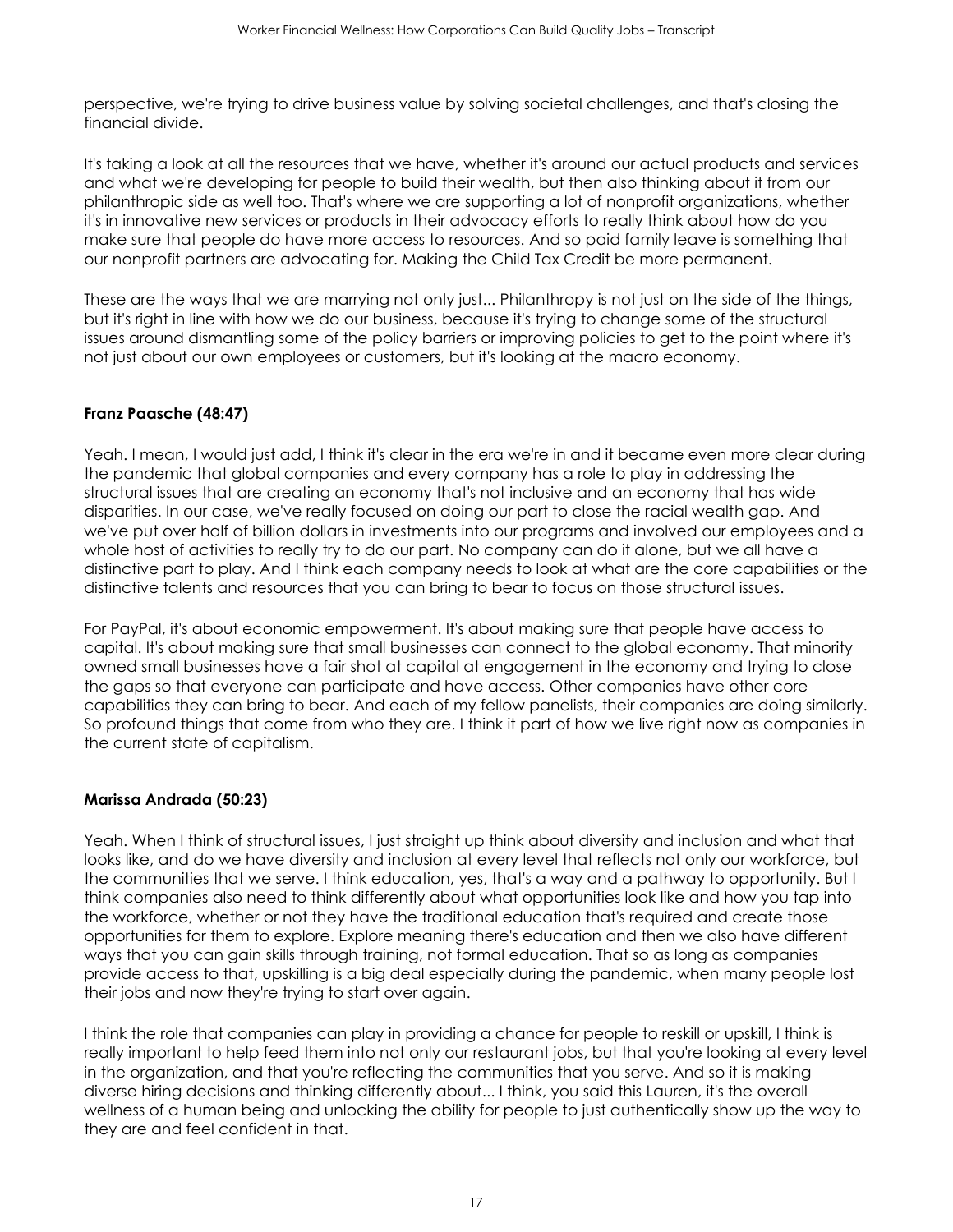## **Franz Paasche (51:57)**

This is a great question from the audience. You're all huge businesses and employing many thousands of people and with a lot of resources at your disposal, what kinds of actions could be adapted to smaller and medium-sized businesses?

### **Sarah Keh (52:17)**

I'll say sometimes it's a lot easier actually to be more nimble and to be more responsive if you are a small to medium-sized business, because you have that agility that sometimes I think we'll all admit there's a lot of bureaucratic lines that we have to go through to make wholesale changes. But I do think particularly around the retirement side, I think more small businesses need to participate in the legislators to pass the SECURE Act. So that's the multiple employer plans that small businesses can contribute to retirement.

So thinking about innovative ways like that, where small businesses can come together when they don't have a large HR department, but to think about what are some of the benefit providers that may not have to live within your HR department, but there are platforms or nonprofits or associations that are providing that and employers can contribute to that so that the employee is not on their own to join on that platform or that association. And then I think it's having your employees voice in all of this. Sometimes it's harder when there's 50,000 employees versus 10 to 100 employees to really understand how they would like to see the benefits package look at their small business or medium-sized, but then also be able to collaborate across.

#### **Franz Paasche (53:28)**

I guess I'd just add that there's also a mindset question, which is no matter what sizes of your company, your highest competitive in advantage is in your talent and in your employees. And if you take the mindset that that's your highest priority, and that employees have to be your first concern, if you are going to succeed and win, then to this point of really having your employees voice in the equation and understanding what are the things you can do, even if it's just step by step, as you grow your business to do what's needed to give your employees that sense that you're investing in them and that you are focused on the wellbeing that comes from financial security. It's going to help you win that war for talent, and that's going to be your competitive advantage at any size.

#### **Marissa Andrada (54:15)**

Yeah, I would add in. I agree to all of that and what a competitive advantage to actually have access to the voices of all the employees. You'll be able to attract people if you're clear on again, who you are and what you stand for the purpose of your small companies if you also lean into finding people who are passionate about what it is that you're doing. I think it'll make it even that easier, just engaging them on where is the state of the business today and how you're making investments in them and how that fits within the P&L of the company. When you have a smaller business, it's a great way to keep them engaged.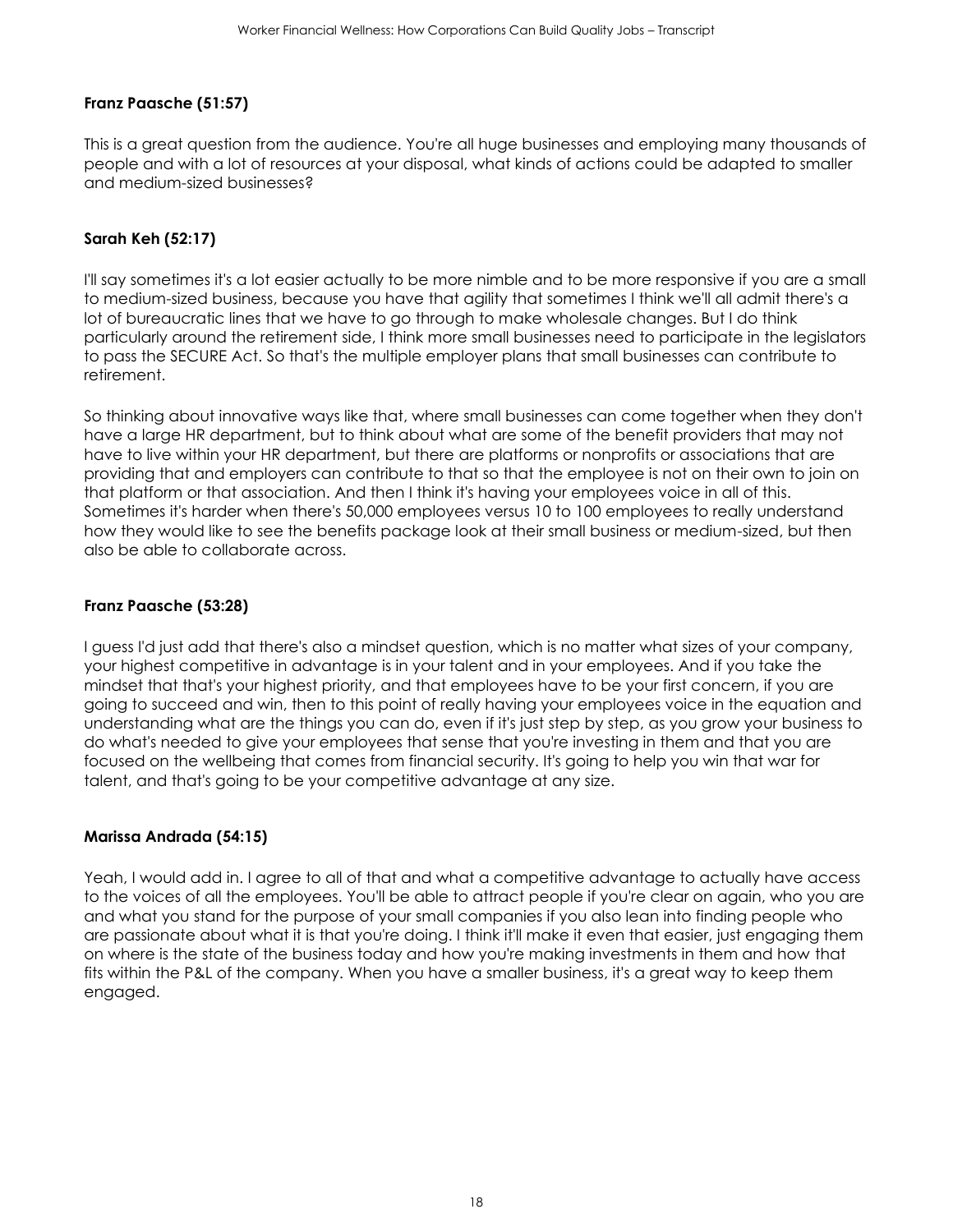### **Lauren Weber (54:53)**

Financial literacy is a big part of this, and somebody asked about that as well. Explaining to people the difference between owning a home and renting or compound interest, or why to be part of the company's 401(k) plan and contribute their own money. How do you go about providing the kinds of financial literacy that your employees need to make the right kinds of decisions?

### **Marissa Andrada (55:17)**

Well, I think for us just well, two things for hourly workforce and all of our office team members. We do have what we call a what's in your burrito in that it's a way you look at all things pay and benefits rolled up on an annualized basis so they can see what the total value of it is that they've earned in the last year, so to speak. So it's kind of a review of their earnings. The other one, again, is this access to financial counseling. It's on demand for our employees and the way they want it, which is online and via mobile. And it's like, how do they take that, what's in their burrito and use that as starting point to plan their lives.

## **Sarah Keh (55:57)**

We have an in-house financial education curriculum that we provide, not only our customers, but also our employees. And we have a Prudential financial advisor business. And so the great thing is our financial advisors are providing that. We offer that on a regular basis annually, and we go through as deep topic. This is everything from budgeting to saving, but also it's state tax planning. What do you need to prepare for in your retirement, and so all of our employees have access to that.

#### **Franz Paasche (56:23)**

Yeah, we've seen a big uptake over the last several years as we've offered more financial education programs, especially for those who for the first time are thinking about savings and investments and owning stock. It's been a really important part of the program. We've seen a lot of participation and we also have a on demand personal counseling too that people can take advantage of and an endless amount of materials as well. We probably aren't as deep as Prudential in this business but we're doing the best we can.

#### **Lauren Weber (56:57)**

Do you advise people to buy GameStop or not?

#### **Franz Paasche (57:01)**

Not commenting.

#### **Lauren Weber (57:03)**

Okay. We are at time. So I'm going to turn this over to Maureen, but first thank you everyone for being part of the panel.